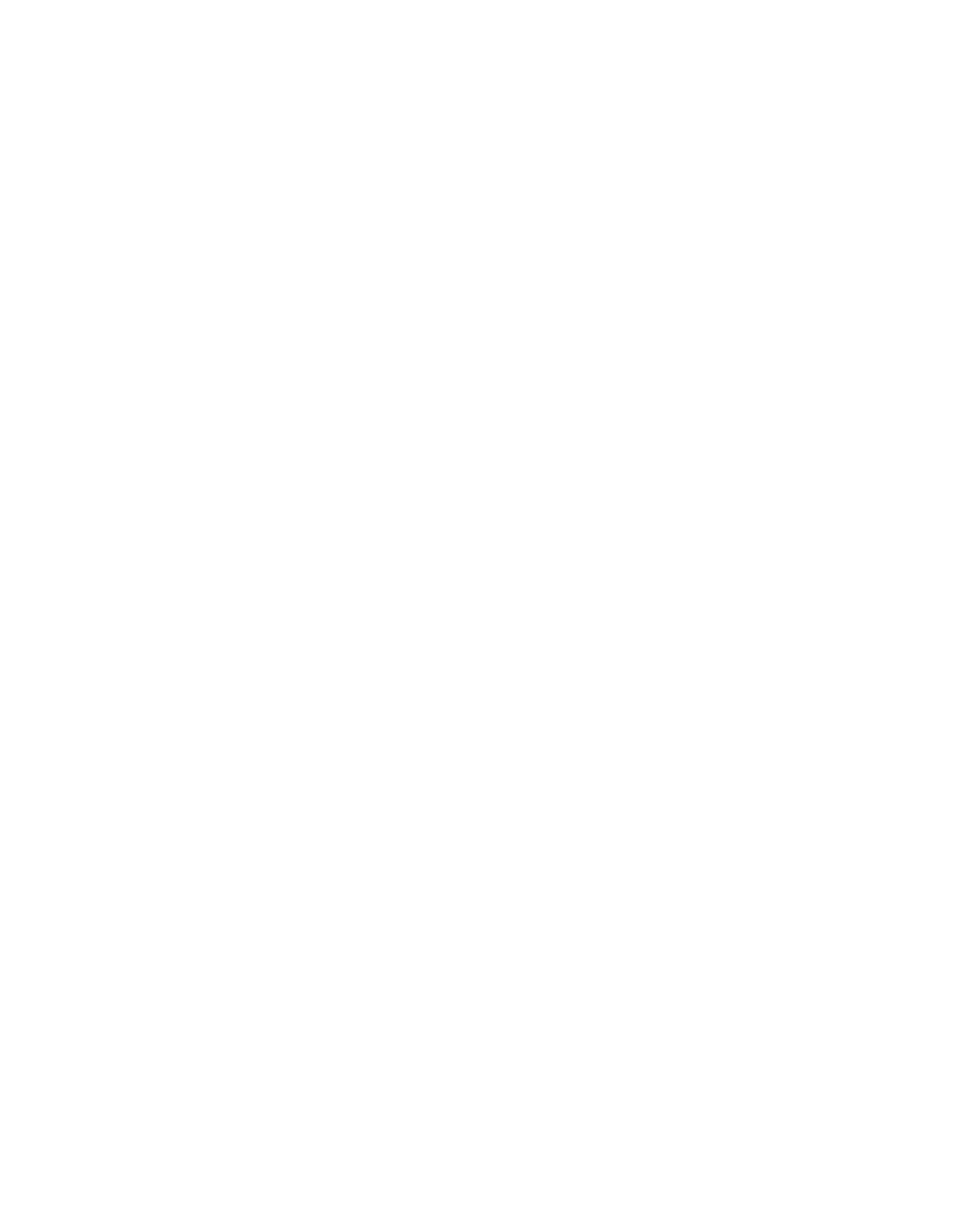# Chord: A scalable peer-to-peer lookup service for Internet applications

Ion Stoica, Robert Morris, David Karger, M. Frans Kaashoek, Hari Balakrishnan\*

### **Abstract**

Efficiently determining the node that stores a data item in a distributed network is an important and challenging problem. This paper describes the motivation and design of the *Chord* system, a decentralized lookup service that stores key/value pairs for such networks. The Chord protocol takes as input an  $m$ -bit identifier (derived by hashing a higher-level applicationspecific key), and returns the node that stores the value corresponding to the key. Each Chord node is identified by an  $m$ -bit identifier and each node stores the key identifiers in the system closest to the node's identifier. Each node maintains an  $m$ entry routing table that allows it to look up keys efficiently. Results from theoretical analysis, simulations, and experiments show that Chord is incrementally scalable, with insertion and lookup costs scaling logarithmically with the number of Chord nodes.

## **1 Introduction**

A review of the features included in recent peer-to-peer applications yields a long list. These include redundant storage, permanence, efficient data location, selection of nearby servers, anonymity, search, authentication, and hierarchical naming. At their core, however, all these applications need an efficient method for determining the location of a data item. The contribution of this paper is a protocol that solves the lookup problem and a simple system that uses it for storing information.

The Chord system is an efficient distributed lookup service based on the Chord protocol. The Chord system supports five operations: the addition and departure of Chord server nodes, and insert, update, and lookup of unstructured key/value pairs. All operations use the lookup primitive offered by the Chord protocol. We have used the Chord system to build a peer-to-peer file sharing application [2].

The Chord protocol supports just one operation: given a key, it will determine the node responsible for storing the key's value. The Chord protocol uses a variant of consistent hashing [11] to assign keys to Chord server nodes. Under consistent hashing load tends to be balanced (all nodes receive at most  $(1 + \epsilon)$  times the average number of key/value pairs). Also when an  $N^{th}$  node joins (or leaves) the network, on average only an  $O(1/N)$  fraction of the key/value pairs are moved to a different location.

Previous work on consistent hashing assumed that nodes were aware of most other nodes in the network, making it impractical to scale to large number of nodes. We show how each node can get by with "routing" information about a small number of other nodes. Because the routing table is distributed, a node resolves the hash function by communicating with a few other nodes. In the steady state, in an N-node network, each node maintains information only about  $O(\log N)$  other nodes, and resolves all lookups via  $O(\log N)$  messages to other nodes. We also explain how the hash function and the routing information are revised when a node joins or leaves the network. These updates require  $O(\log^2 N)$  messages when a node joins or leaves.

Authors in reverse alpha-betical order.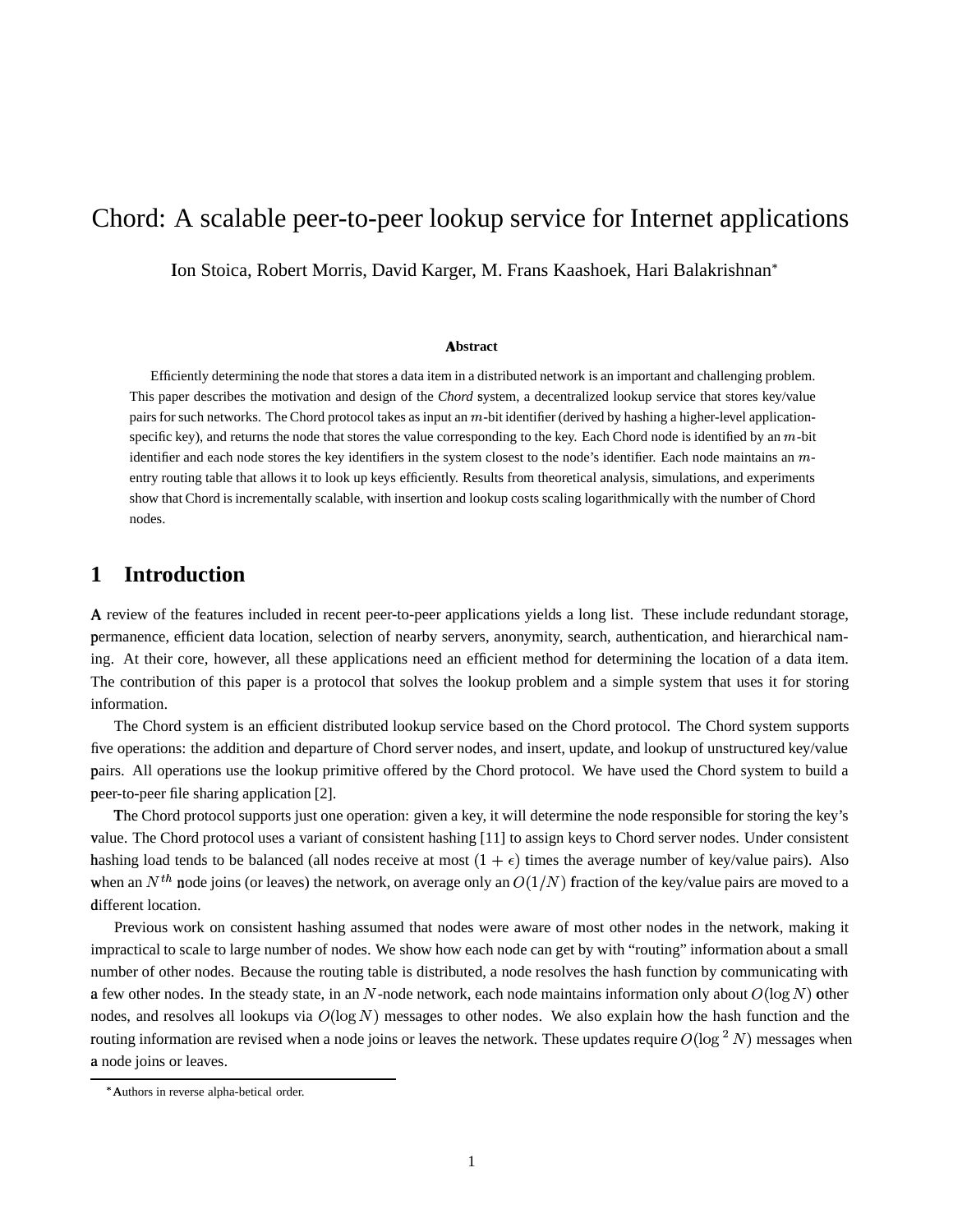The final contribution of this paper is an evaluation of the Chord protocol and system. We present proofs that support the <sup>k</sup> theoretical claims. We also present simulation results with up to 10,000 nodes that confirm that the theoretical results are obtainable in practice. Finally, we present measurements of an efficient implementation of the Chord system. These measurements confirm the simulation results.

The rest of this paper is structured as follows. Section 2 contrasts Chord with related work. Section 3 presents the system model that motivates the Chord protocol. Section 4 presents the base Chord protocol. Section 5 presents extensions to handle concurrent joins and failures. Section 6 outlines results from theoretical analysis of the Chord protocol. Section 7 confirms the analysis through simulation. Section 8 presents the implementation of the Chord system. Finally, Section 9 summarizes our conclusions.

## **2 Related Work**

Conceptually the Chord system functions analogously to the DNS system [16]. Both systems map names to values. Chord's algorithms have no special servers, however, in contrast to DNS which relies on a set of special root servers. In addition, Chord doesn't put restrictions on the format and meaning of names; Chord names are just the keys of key/value pairs. Chord doesn't attempt to solve the administrative problems of DNS.

The Chord system may also be compared to to Freenet [5, 6]. Like Freenet, Chord is decentralized, symmetric, and automatically adapts when hosts leave and join. Unlike Freenet, Chord queries always result in success or definitive failure. Furthermore, Chord is scalable: the cost of inserting and retrieving values, as well as the cost of adding and removing hosts, grows slowly with the total number of hosts and key/value pairs. Chord's gains come at the cost of anonymity, which is implemented separately [2].

The Ohaha system [19] uses a consistent hashing-like algorithm for mapping documents to nodes, and a Freenet-style method for routing queries for documents. As a result, it shares some of the weaknesses of Freenet. Archival Intermemory uses an off-line computed tree to map logical addresses to machines that store the data [4].

The Globe system [3] has a wide-area location service to map object identifiers to locations to support moving objects. Globe arranges the Internet as a hierarchy of geographical, topological, or administrative domains, effectively constructing a static world-wide search tree, much like DNS. Information about an object is stored in particular leaf domain and pointer caches provide search short cuts [22]. As pointed out by the authors, the search tree doesn't scale, because higher-level nodes in the tree serve large number of requests and also have high storage demands.

The distributed data location protocol developed by Plaxton *et al.* [7], a variant of which is used in OceanStore [12], is perhaps the closest algorithm to the Chord protocol. It provides stronger guarantees than Chord: like Chord it guarantees that queries make a logarithmic number hops and that keys are well balanced, but the Plaxton protocol also ensures, subject to assumptions about network structures, that queries never travel further in network distance than the node where the key is stored. Chord instead has a heuristic to achieve network proximity and its protocols are substantially less complicated.

Chord's routing procedure may be thought of as a one-dimensional analogue of the Grid [14] location system. The Grid relies on geographic-location information to route its queries, while Chord doesn't require the availability of geographiclocation information.

Chord can be used as a lookup service to implement a variety of systems, as discussed in Section 3. In particular, it can help avoid single points of failure or control that systems like Napster [18] possess, and the lack of scalability that systems like Gnutella [9] display because of their widespread use of broadcasts.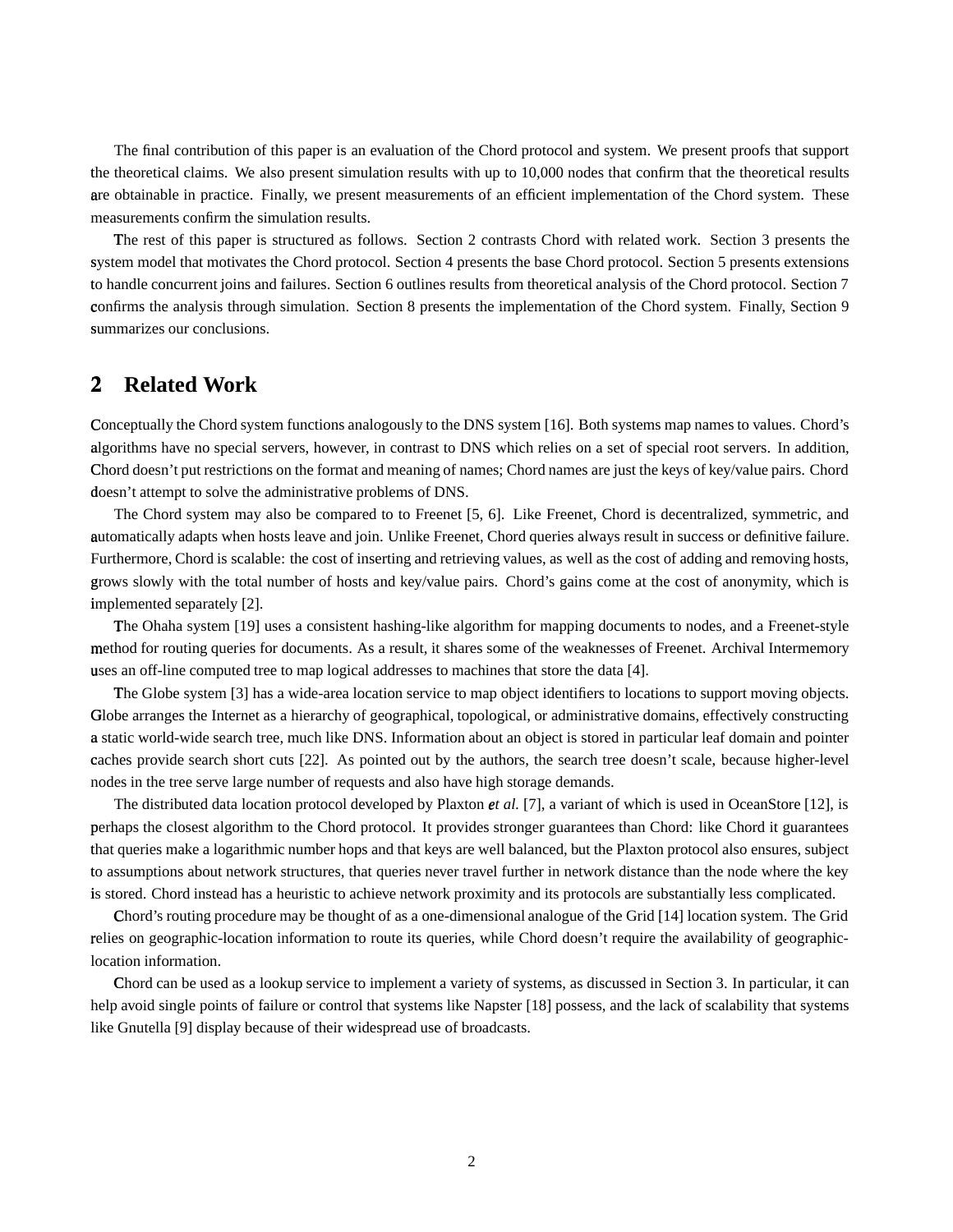| <b>Function</b>        | <b>Description</b>                                                                    |
|------------------------|---------------------------------------------------------------------------------------|
| insert(key, value)     | Inserts a key/value binding at $r$ distinct nodes.                                    |
|                        | Under stable conditions, exactly $r$ nodes contain the key/value binding.             |
| lookup(key)            | Returns the value associated with the key.                                            |
| update(key,<br>newyal) | Inserts the key/newval binding at $r$ nodes.                                          |
|                        | Under stable conditions, exactly $r$ nodes contain key/newval binding.                |
| join(n)                | Causes a node to add itself as a server to the Chord system that node $n$ is part of. |
|                        | Returns success or failure.                                                           |
| leave()                | Leave the Chord system.                                                               |
|                        | No return value.                                                                      |

Table 1: API of the Chord system.

## **3**<sup>²</sup> **System model**

The Chord protocol has essentially one operation: given a key, it will determine the node responsible for the key. One can construct a wide range of systems using this primitive. To guide the explanation of the protocol this section defines one such a system, which we have labeled the Chord system.

The Chord system provides a distributed lookup service that allows applications to insert, lookup, and delete values using a key as a handle. The Chord system treats the key simply as an array of bytes and uses it to derive a unique, effectively random *m*-bit *key identifier*, and does not associate any meaning to the key provided by the application. Like a key, the value provides by the application is simply treated as an array of bytes. Depending on the application, these values could correspond to network locations where application data or services may be found (in which case the Chord system helps in the "rendezvous" process), or to the actual data itself (e.g., files). We expect the predominant use of the Chord system to be as a lookup service for rendezvous, rather than for transferring documents or large files.

The API provided by the Chord system consists of five main functions, shown in Table 1. When insert (key, value) is called, Chord inserts the key/value pair at r carefully chosen nodes. The quantity r is a Chord system parameter that depends on the degree of redundancy desired. When lookup(key) is called, Chord efficiently finds the key/value binding from some node in the system, and returns the value to the caller. Finally, Chord allows updates to a key/value binding, but currently only by the originator of the key. This restriction simplifies the mechanisms required to provide correct update semantics when network partitions heal. The Chord system does not provide an explicit  $\det$  experation an application that requires this feature may implement it using update (key, value) with a value corresponding to the "delete-operation" that is interpreted by the application as such (this choice is arbitrary and independent of the chord protocol). The final two API calls are functions for nodes to join and leave a Chord system.

The Chord system is implemented as an application-layer overlay network of Chord server nodes. Each node maintains a subset of the key/value pairs, as well as routing table entries that point to a subset of carefully chosen Chord servers. Chord clients may, but are not constrained to, run on the same hosts as Chord server nodes. This distinction is not important to the Chord protocol described in this paper.

The service model provided by the Chord system may be thought of as a "best-effort persistence" model. As long as at least one of the  $r$  nodes in the Chord network storing a key is available, the key/value binding is persistent. If the underlying network connecting Chord servers suffers a partition, the servers in each partition communicate with each other to reorganize the overlay within the partition, assuring that there will be eventually  $r$  distinct nodes storing each binding. When partitions heal, a *stabilization protocol* assures that there will be exactly r distributed locations for any binding in any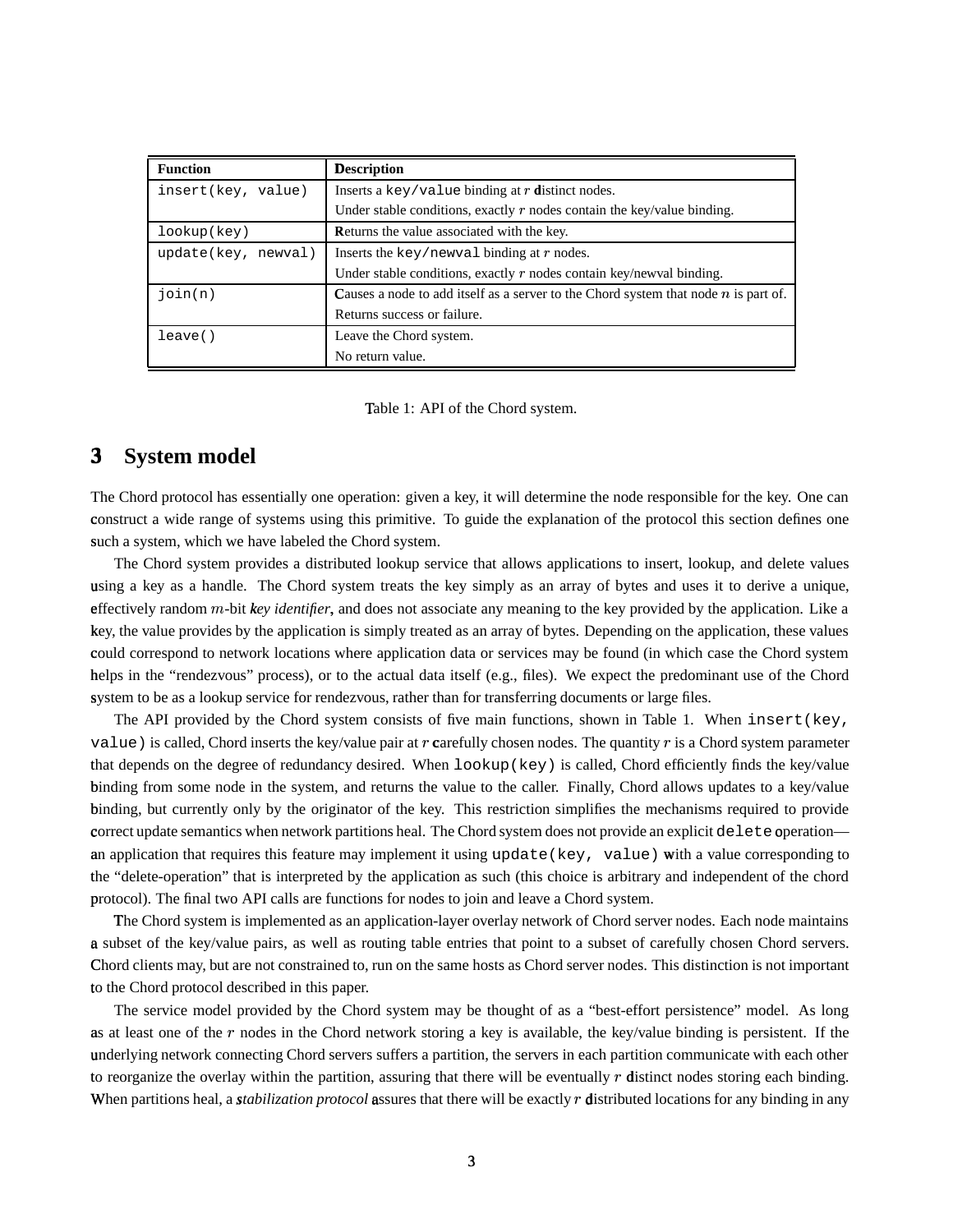connected partition. The Chord system does not provide tight bounds on consistency, preferring instead (in the "best-effort" sense) to rely on eventual consistency of key/value bindings. Insertions and updates are also not guaranteed to be atomic.

The Chord system's simple API and service model make it useful to a range of Internet applications, particularly because a wide variety of namespaces and values can be used by a Chord application. For example, to implement lookup functionality for the Domain Name System (DNS), the values stored in the Chord system could correspond to the various DNS records associated with the name. The Chord system can also be used by resource discovery servers storing bindings between networked services (names) and their locations (values) [1, 10, 21, 23].

Today, each application requiring the ability to store and retrieve key/value bindings has to re-implement this basic functionality, often having to reconcile several conflicting goals. For example, a key requirement for DNS is scalability, for which it uses administrative hierarchies and aggressive caching; unfortunately, its caching model, based on a time-tolive field, conflicts with its ability to support rapid updates. Some of today's peer-to-peer file sharing systems show that scalability is hard to achieve; Napster, for example, uses a centralized directory that is a single point of failure; Gnutella relies on broadcasts of increasing scope; and Freenet aggressively replicates documents, but cannot guarantee the retrieval of a document within a bounded number of steps nor update documents. The Chord system can serve as a useful lookup service for these applications.

Based on the needs of applications like the ones mentioned above and conditions on the Internet, we set the following design goals for the Chord system:

- 1. Scalability. The system should scale well to potentially billions of keys, stored on hundreds or millions of nodes. This implies that any operations that are substantially larger-than-logarithmic in the number of keys are likely to be impractical. Furthermore, any operations that require contacting (or simply keeping track of) a large number of server nodes are also impractical.
- 2. **Availability.** Ideally, the lookup service should be able to function despite network partitions and node failures. While guaranteeing correct service across all patterns of network partitions and node failures is difficult, we provide a "best-effort" availability guarantee based on access to at least one of  $r$  reachable replica nodes.
- 3. <sup>Ä</sup> **Load-balanced operation.** If resource usage is evenly distributed among the machines in the system, it becomes easier to provision the service and avoid the problem of high peak load swamping a subset of the servers. Chord takes a step in this direction by distributing the keys and their values evenly among the machines in the system. More refined load balancing, for example to deal with a single highly popular key by replicating it, can be layered atop the basic system.
- 4. **Dynamism.** In a large distributed system, it is the common case that nodes join and leave, and the Chord system needs to handle these situations without any "downtime" in its service or massive reorganization of its key/value bindings to other nodes.
- 5. Updatability. Key/value bindings in many applications are not static; it should be possible for these to be updated by the application.
- 6. <sup>Ì</sup> **Locating according to "proximity".** If the target of a query is near the originating node, then the originating node should not have to contact distant nodes to resolve the query. We do not provide formal guarantees for this property, but describe some heuristic modifications that should perform well in practice.

The Chord system could provide other properties as well and, in fact, for certain peer-to-peer application it should. For example, certain applications might require that the system provide anonymity, that inserts be authenticated, that stronger consistency be provided in the face of network partitions, or that the system protect against malicious servers (e.g., ones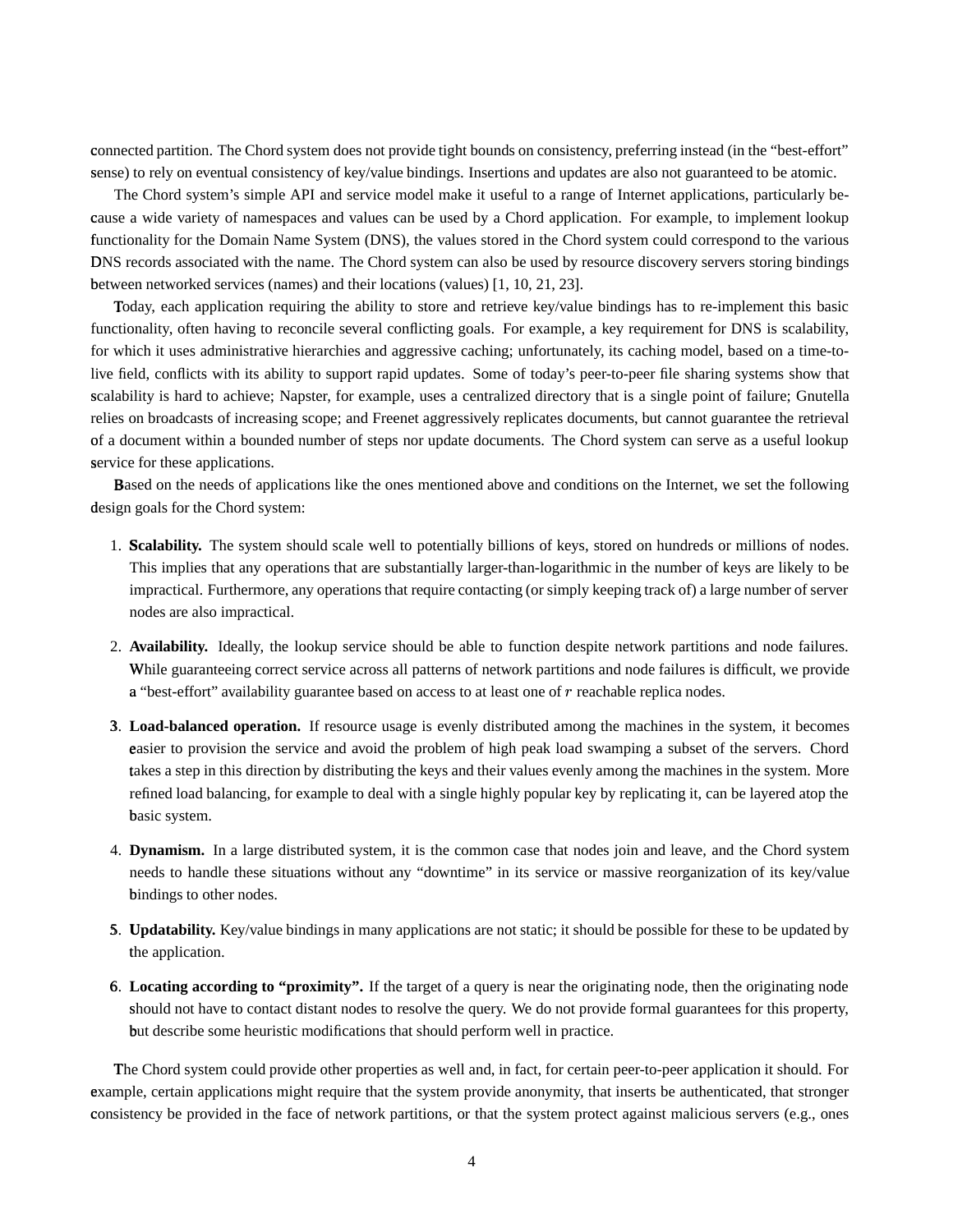that lie about their identity). We are optimistic that the protocols we propose can be extended to provide support for these features, but that is beyond the scope of this paper. Instead, this paper focuses on the Chord protocol, which solves the problem of determining the node in a distributed system that stores the value for a given key. This problem is challenging, independent of whether the system offers a simple or a more richer service model.

#### 4 The base Chord protocol

Chord servers implement the Chord protocol, using it to return the locations of keys, to help new nodes bootstrap, and to reorganize the overlay network of server nodes when nodes leave the system. We describe the base protocol in this section for the sequential case, when no concurrent joins or leaves occur and no nodes fail. Section 5 describes enhancements to the base protocol to handle concurrent joins and leaves, and node failures.

#### **Overview** 4.1

At its heart, chord provides fast distributed computation of a hash function mapping keys to machines responsible for them. We use a previously developed *consistent hash function* [11, 13], which has several good properties. With high probability <sup>1</sup> the hash function balances load (all machines receive at most  $(1 + \epsilon)$  times the average number of keys). Also with high probability, when an  $N^{th}$  machine joins (or leaves) the network, only an  $O(1/N)$  fraction of the keys are moved to a different location—this is clearly the minimum necessary to maintain a balanced load.

The previous work on consistent hashing assumed that most machines were aware of most other machines in the network. This assumption does not scale. We show how each machine can get by with only a small amount of "routing" information about other machines. Because the resolution information is distributed, a machine resolves the hash function by communicating with a few other machines. We describe the information that each machine maintains in the steady state, and the routing process used to resolve the hash function. More precisely, in an N-machine network, each machine maintains information only about  $O(\log N)$  other machines, and resolves all lookups via  $O(\log N)$  messages to other machines.

Finally, we also explain how the hash function and the routing information are revised when a machine joins or leaves the network. These updates require  $O(\log^2 N)$  messages when a machine joins or leaves.

#### $4.2$ **The Hash Function**

The consistent hash function begins by assigning to each node and key in the system an m-bit *identifier*. The identifiers are generated using a base hash function such as SHA-1. The node identifiers are chosen by hashing the IP address (or some other unique ID) of the node to the m-bit identifier space. Similarly, the identifiers of the keys are produced by hashing the keys to the m-bit space. (We will use the term "key" to refer to both the original key and its image under the hash function, as the meaning will be clear from context. Similarly, the term node will refer to both the node and its identifier under the hash function.)

As with any hash function, there is a small chance of a collision where two nodes hash to the same identifier; we take  $m$  large enough to make this probability negligible. Alternatively, we can append a unique suffix (such as the node's IP address) to the identifier for each node to ensure unique node identifiers (this has no significant impact on our claimed performance). Colliding identifiers for keys are unimportant as the keys themselves, not just the identifiers, are used to resolve lookups.

 ${}^{1}$ High probability does not refer to any distribution assumptions about the input (machines and keys). Rather, our algorithm uses a small random seed to define the hash function and routing scheme. With high probability in this choice of random seed, the properties we claim will hold regardless of the configuration of machines and inputs.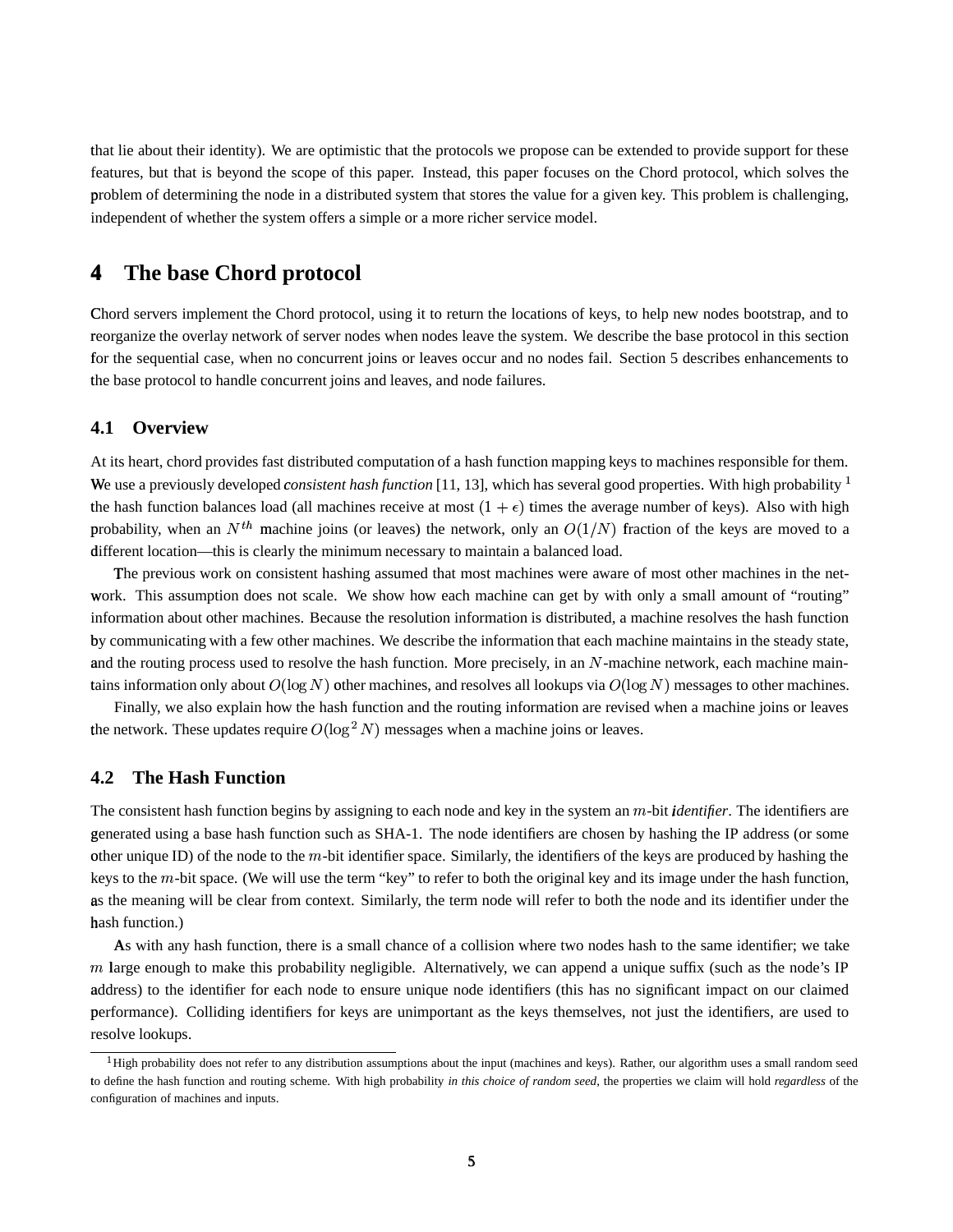

Figure 1: A network consisting of three nodes 0, 1, and 3, which stores three keys 2, 4, and 6. The size of the key-space,  $m$ , in this example is 3 bits. Each key (and its associated value) is stored at the successor node of the key. The successor node for an identifier, id, is the first node with an identifier that is equal to or follows id in the clockwise direction on the identifier circle.

Given the identifiers, keys are assigned to nodes in a straightforward way. Each key,  $k$ , is stored on the first node whose identifier, *id*, is equal to or follows  $k$  in the identifier space. This node is called the *successor node* of key  $k$ , and it is denoted by *successor*(k). If node and key identifiers are represented on a circle marked with numbers from 0 to 2  $^m$ , then  $successor(k)$  is the first node that we encounter when moving in the clockwise direction starting from k. We call this circle the *identifier* circle.

Figure 1 shows a simple example of a Chord network consisting of three nodes whose identifiers are 0, 1, and 3. The set of keys (or more precisely, keys' identifiers) is  $\{1, 2, 6\}$ , and these need to be stored at the three nodes. Because the successor of key 1 among the nodes in the network is node 1, key 1 is stored at node 1. Similarly, the successor of key 2 is 3, the first node found moving clockwise from 2 on the identifier circle. For key  $6$ , the successor (node 0) is found by wrapping around the circle, so key 6 is stored at node 0.

Consistent hashing was designed to let nodes enter and leave the network with minimal disruption. To maintain the consistent hashing mapping when a node  $n$  joins the network, certain keys previously assigned to  $n$ 's successor become assigned to  $n$ . When node  $n$  leaves the network, all of its assigned keys are reassigned to  $n$ 's successor. No other changes in assignment of keys to nodes need occur. In the example above, if a node were to join with identifier 6, it would capture the key with identifier 6 from the node with identifier 7.

The following results are proven in the paper that introduced consistent hashing [11]:

**Theorem 1** For any set of N nodes and K keys, with high probability:

- *1. Each machine is responsible for at most*  $(1 + \epsilon)K/N$  keys
- 2. When an  $(N + 1)^{st}$  machine joins or leaves the network,  $O(K/N)$  keys are moved (and only to or from the joining  $or$  *leaving machine*).

The consistent hashing paper used a " $k$ -universal hash function" to map nodes and keys to identifiers. This function is defined by a random seed, and the "high probability" statement in the theorem refers to the choice of random seed. In practice, any good hash function (such as SHA-1) should be sufficient to achieve the claimed bounds. To achieve the  $(1+\epsilon)K/N$  bound on load with small  $\epsilon$ , each node actually needs to run  $\log N$  "virtual nodes," each with its own hashed identifier [13]. For simplicity, in the remainder of this section we dispense with the assumption of "virtual nodes." In this case, the load on a machine may exceed the average by (at most) an  $O(\log N)$  factor with high probability.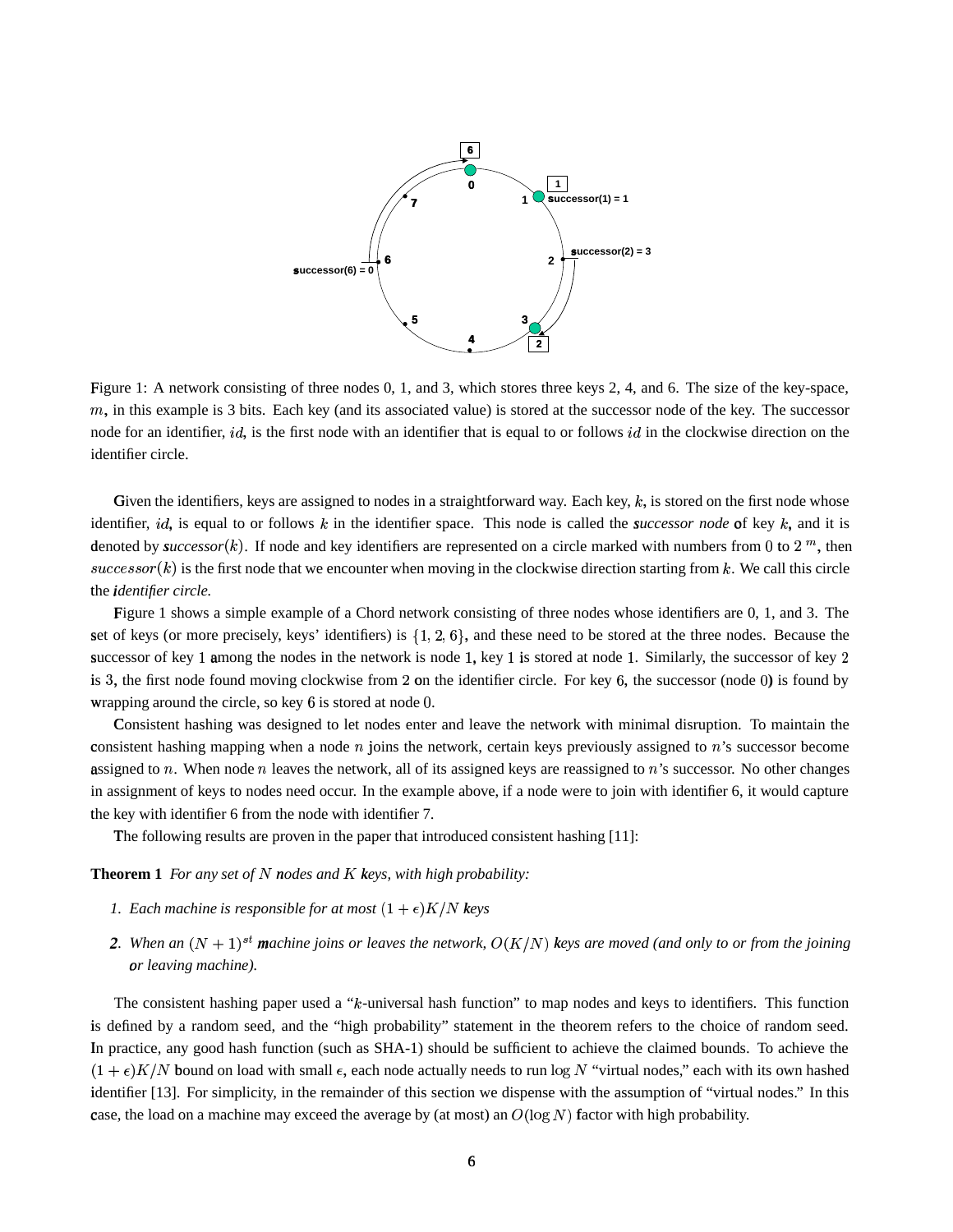| <b>Notation</b>        | <b>Definition</b>                                                                         |
|------------------------|-------------------------------------------------------------------------------------------|
| finger[k].start        | $(n+2^{k-1}) \mod 2^m, 1 \leq k \leq m$                                                   |
| $finger[k]$ . interval | $[\text{finger}[k].\text{start}, \text{finger}[k+1].\text{start})$ , if $1 \leq k \leq m$ |
|                        | $[\text{finger}[k].\text{start}, n)$ , if $k = m$                                         |
| finger[k] node         | first node whose identifier is equal to or follows                                        |
|                        | $n$ finger $ k $ start                                                                    |
| successor              | immediate successor of node $n$ on the identifier circle;                                 |
|                        | $successor = finger[1].node$                                                              |
| predecessor            | immediate predecessor of node $n$ on the identifier circle                                |

Table 2: Definition of variables for node *n*, where *n* is represented using *m* bits.

#### $4.3$ **Scalable key location**

Consistent hashing is straightforward to implement (with the same constant-time operations as standard hashing) in a centralized environment where all machines are known. However, such a system does not scale. In this section we show a distributed implementation of the hash function. More precisely, we discuss what routing information each node needs to maintain, and how a routing decision is made by a node when it does not know the successor of the requested key.

As before, let m be the number of bits in the binary representation of key/node identifiers. Each node, n, maintains a routing table with m entries, called the *finger table*. The  $i^{th}$  entry in the table at node n contains the identity of the *first* node, s, that succeeds n by at least  $2^{i-1}$  on the identifier circle, i.e.,  $s = successor(n + 2^{i-1})$ , where  $1 \le i \le m$  (and all arithmetic is modulo  $2^m$ ). We call node s the *i*<sup>th</sup> finger of node n, and denote it by n finger [i] node (see Table 2). Note that the first finger of  $n$  is its immediate successor on the circle.

In the example shown in Figure 2, the finger table of node  $n = 1$  stores the successors of identifiers  $(1+2^0)$  mod  $2^3 = 2$ ,  $(1+2^1)$  mod  $2^3 = 3$ , and  $(1+2^2)$  mod  $2^3 = 5$ , respectively. The successor of identifier 2 is node 3, as this is the first node that follows 2, the successor of identifier 3 is (trivially) node 3, and the successor of  $5$  is node 0.

It is important to make two observations of this scheme. First, each node stores information about only a small number of other nodes, and the amount of information maintained about other nodes falls off exponentially with the distance in key-space between the two nodes. Second, the finger table of a node may not contain enough information to determine the successor of an arbitrary key  $k$ . For example, node 3 in Figure 2 does not know the successor of 1, as 1's successor (node 1) does not appear in node 3's finger table.

What happens when a node n does not know the successor of a key  $k$ ? To resolve this, node n asks another node in the network to try and find  $k$ 's successor. Node  $n$  aims to find a node closer to  $k$  than  $n$ , as that node will have more "local information" about the nodes on the circle near  $k$ . To accomplish this task, node n searches its finger table for the closest finger preceding  $k$ , and forwards the query to that node. As a result the query moves quickly to the target identifier.

To make this search process more precise, we introduce some notations. Consider the *i* such that  $k \in [(n+2^{i-1}), (n+2^{i-1})]$  $2^i$ ]. We call this the i<sup>th</sup> finger interval of node n, and denote it by n finger [i] interval (see Table 2). By definition, the  $i^{th}$  finger of n is the first node in n's  $i^{th}$  finger interval, if such a node exists. Otherwise, it is the first node following the interval.

The pseudocode that implements the search process is shown in Figure 3. In the pseudocode the notation n.foo is used to introduce the function definition for  $foo$  being executed on node  $n$ . To differentiate between remote and local node operations, remote procedure calls and variable references are preceded by the remote node, while local variable references and procedure calls omit the local node. Thus,  $n\text{,}$  foo denotes a remote procedure call on node n, while foo denotes a local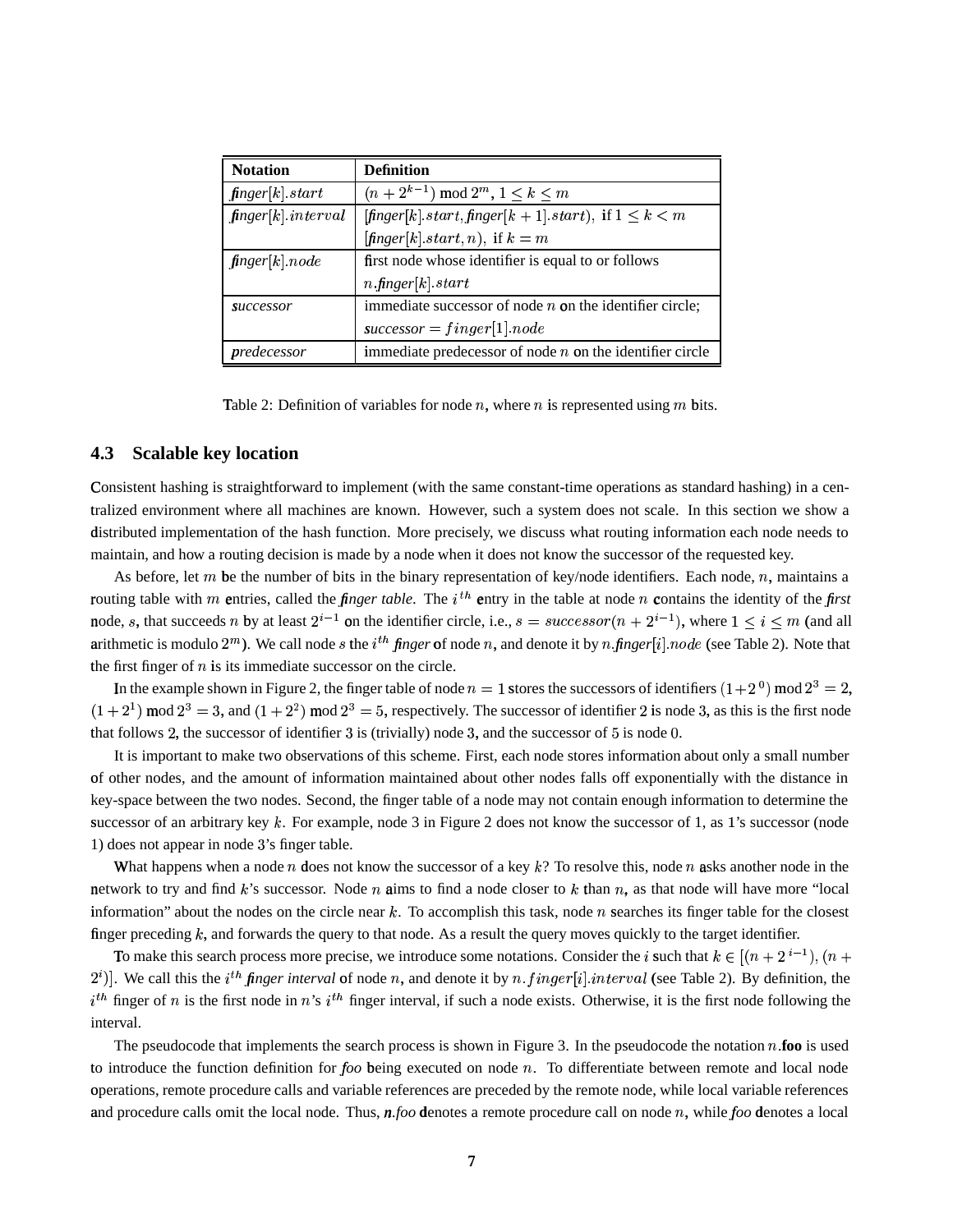

Figure 2: (a) Intervals associated to node  $n = 1$ , where  $m = 1$  (see Table 2). (a) The key and finger tables associated to each node in a network consisting of nodes 0, 1 and 3, respectively, which stores three keys 1, 2, and 6, respectively.

call.

As can been seen in the pseudocode, *find successor* is implemented by homing in on the immediate predecessor node of the identifier. That node can report that its immediate successor node is also the immediate successor node of the identifier. We implement *find predecessor* explicitly, because it is used later to implement the join operation (see Section 4.4.1).

The *find predecessor* function first tests for the case when  $n$  is the only node in the network, and therefore its predecessor is the node itself. In this case we simply return node  $n$  (in a network with two nodes each node is the predecessor of the other node). The loop terminates when id falls between node  $n'$  and its successor, in which case  $n'$  is returned as being the id's predecessor. Otherwise, id follows the successor of  $n'$ , which means that there is at least one finger of  $n'$  that precedes id. As a result, closest preceding finger is called to return the closest finger of  $n'$  that precedes id. This value is closer to id than  $n$ . Thus, the algorithm always makes progress toward termination at the correct value.

We remark on the correctness of the code. Once we know the predecessor  $n'$  of id, the successor of id is simply the successor of  $n'$ . This is because we are guaranteed that there is no other node between  $n'$  and id; otherwise, that node, and not  $n'$ , would be the predecessor of *id*.

A simple optimization for find successor allows it to return early. If we determine that node n is between finger[i] start and  $finger[i]$  node, we can immediately deduce that  $finger[i]$  node is the immediate successor for id and return that value.

In Section 6, we analyze this algorithm and show the following:

**Theorem 2** With high probability, the number of nodes that must be contacted to resolve a successor query in an N-node network is  $O(\log N)$ .

The intuition behind this claim is that each recursive call to *find successor* halves the distance to the target identifier.

Consider again the example in Figure 2. Suppose node 3 wants to find the successor of identifier 1. Since 1 belongs to the circular interval  $[7,3)$ , it belongs to 3.finger [2] interval; node 3 therefore checks the *second* entry in its finger table, which is 0. Because 0 precedes 1, node 3 will ask node 0 to find the successor of 1. In turn, node 0 will infer from its finger table that 1's successor is the node 1 itself, and return node 1 to node 3.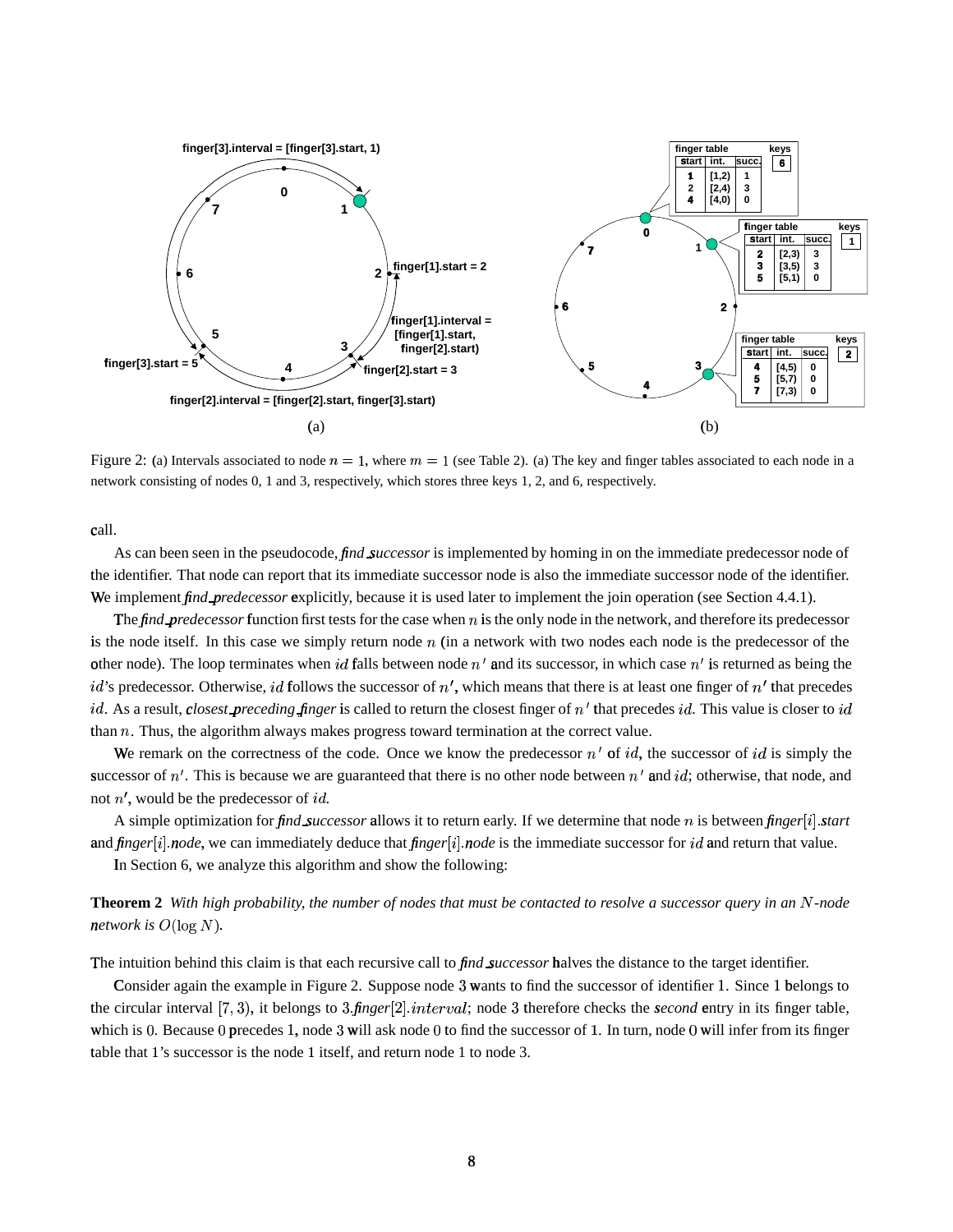```
// ask node n to find id's successor
                                                   // ask node n to find id's predecessor
                                                   n.find_predecessor(id)
n.find_successor(id)
  n' = find\_predecessor(id);if (n == successor)return n'. successor;
                                                        return n; // n is the only node in network
                                                     n'=n\frac{1}{\sqrt{2}} return closest finger preceding id
                                                     while (id \notin (n', n'.successor])n closest_preceding_finger(id)
                                                        n' = n'.closest\_preceding\_finger(id);for i = m downto 1
                                                     return n':
    if (finger[i] node \in (n, id))
      return finger[i] node;return n;
```
Figure 3: The pseudocode to find the successor node of an identifier  $id$ . Remote procedure calls are preceded by the remote node.



Figure 4: (a) The key and the finger tables associated to each node after node 6 joins the network. (b) The key and the finger tables associated to each node after node 3 leaves the network. The changes in the finger tables and of the keys stored by each node as a result of a node joining/leaving are shown in black; the unchanged entries are shown in gray.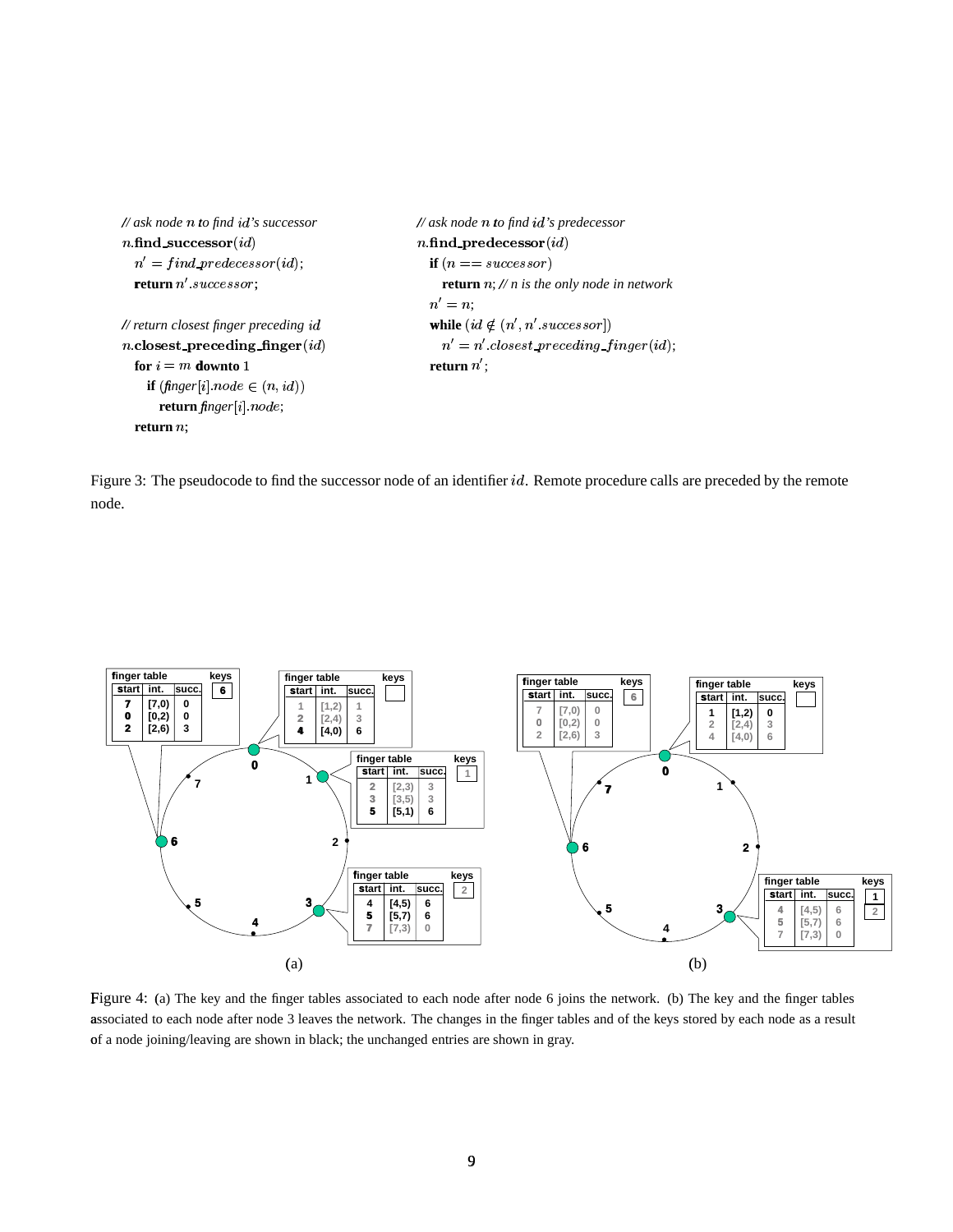### **4.4 Node joins and departures**

In a dynamic network, nodes can join and leave at any time. The main challenge of implementing these operations is preserving the ability to locate every key in the network. To achieve this goal, we need to preserve two invariants:

- 1. Each node's finger table is correctly filled.
- 2. Each key k is stored at node  $successor(k)$ .

It is easy to see that these two invariants will guarantee that  $find\_successor$  will be able to successfully locate any key—if a node is not the immediate predecessor of the key, then its finger table will hold a node closer to the key to which the query will be forwarded, until the key's successor node is reached. In the remainder of this section, we assume that these two invariants hold before a node joins or leave the network. We defer the discussion of multiple nodes leaving or/and joining simultaneously to Section 5. Before explaining how joining and leaving are implemented, we summarize the performance of the schemes we are about to define:

**Theorem 3** With high probability, any node joining or leaving an N-node Chord network will use  $O(\log^2 N)$  messages to *re-establish the Chord routing invariants.*

To simplify the join and leave mechanisms, each node in Chord maintains a *predecessor pointer*. A node's predecessor pointer points at the immediate predecessor of that node, and can be used to walk counterclockwise through nodes on the identifier circle. For clarity, we also introduce a *successor pointer*. The successor pointer points to the same node as  $finger[1].node$  (see Table 2).

The rest of this section describes how Chord handles nodes joining and with minimal disruption. (We won't present the implementation of leave, because it is analogous to join.)

### **4.4.1** <sup>Â</sup> **Join operation**

To preserve the two invariants discussed above, when a node  $n$  joins the network, we have to perform three operations:

- 1. Initialize the predecessor and fingers of node  $n$ .
- 2. Update the fingers and predecessors of existing nodes to reflect the change in the network topology caused by the addition of  $n$ .
- 3. Copy all keys for which node  $n$  has became their successor to  $n$ .

We assume that the bootstrapping for a new node is handled offline, perhaps by someone configuring the newly joining node n with the identifier of at least one other node  $n'$  already in the Chord network. Once this is done, node n uses  $n'$  to initialize its state. It performs the above three tasks as follows.

**Initializing fingers and predecessor:** A straightforward way to learn the predecessor and fingers of node  $n$  is to simply ask node  $n'$  for them. Figure 5 shows the pseudocode of the *init finger table* function that initializes the finger table of node  $n$ using this idea. Initializing the predecessor is similar. As an optimization, note that once we learn the  $i^{th}$  finger, we check whether this node is also the  $(i + 1)^{th}$  finger of node *n*. This happens when *finger*[i] interval does not contain any node, and thus  $\emph{finger}[i].node \geq \emph{finger}[i+1].start.$ 

As an example, consider the scenario in Figure 4(a), where node 6 joins the network. Assume node 6 knows a node 1, already in the network. Then, node 6 will ask node 1 for the successors of  $(6+2^0)$  mod  $2^3 = 7$ ,  $(6+2^1)$  mod  $2^3 = 0$ , and  $(6+2^2)$  mod  $2^3 = 2$ , respectively. In turn, node 1 will return node 0 as being the successor of identifiers 7 and 0, and node 3 as being the successor of 3.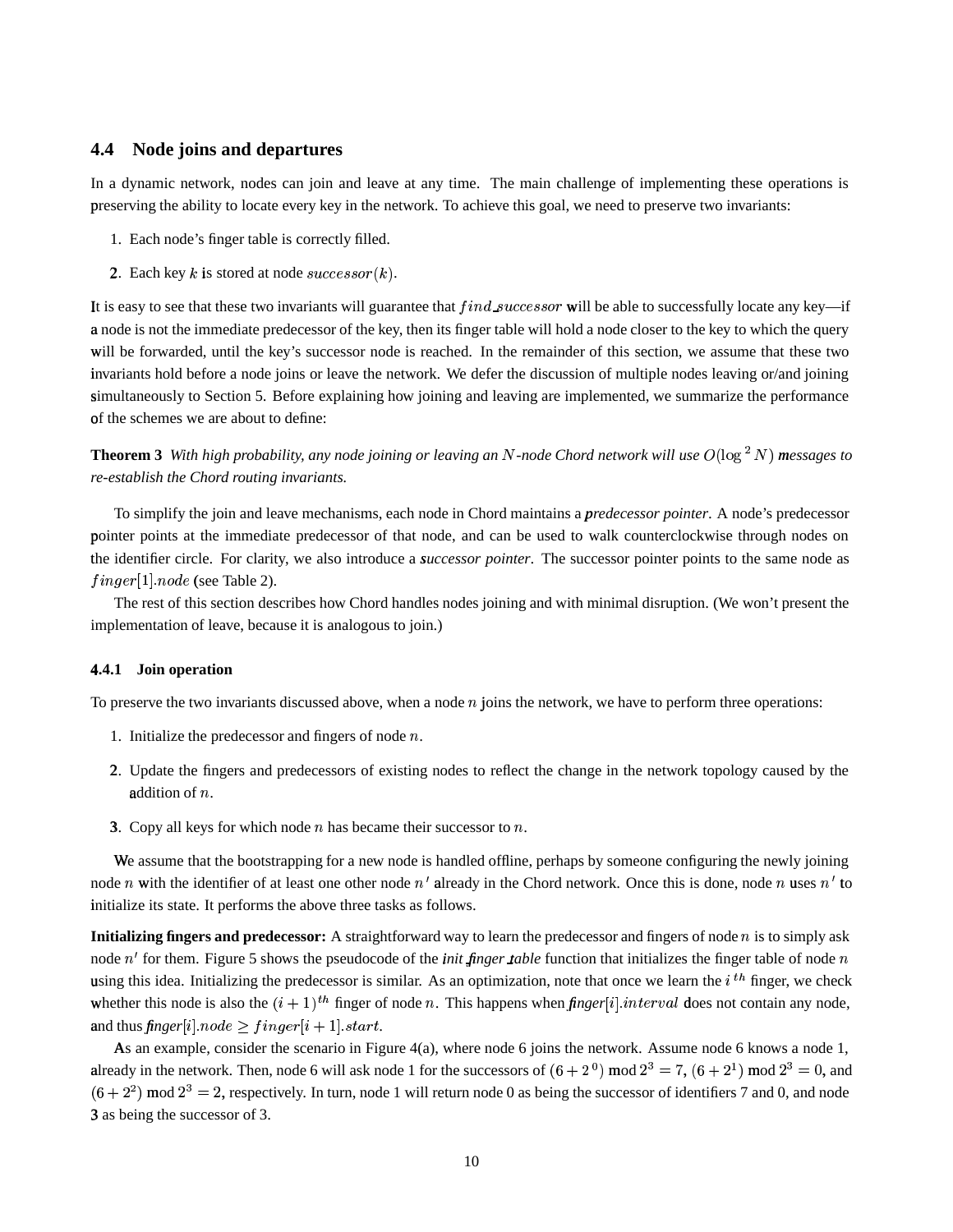$\frac{1}{\sqrt{2}}$  node n joins the network;  $// n'$  is an arbitrary node in the network  $n$  join $(n')$ if  $(n')$ init finger table $(n')$ ;  $notify();$  $s = successor; // get successor$  $s$  move  $keys(n);$ else  $//$  no other node in the network to  $n$  itself for  $i = 1$  to  $m$  $finger[i] node = n;$  $predecessor = successor = n;$ 

// initialize finger table of local node;  $// n'$  is an arbitrary node already in the network *n*.init\_finger\_table( $n'$ )  $finger[1].node = n'.find\_successor(finger[1].start);$  $successor = finger[1] node;$ for  $i = 1$  to  $m - 1$ **if**  $(\textit{finger}[i + 1] \textit{start} \in [n, \textit{finger}[i] \textit{node}))$  $\mathit{finger}[i + 1].node = \mathit{finger}[i].node;$ else  $finger[i+1] node =$  $n'$  find\_successor(finger[i + 1].start);

// update finger tables of all nodes for  $//$  which local node,  $n$ , has became their finger  $n \cdot \textbf{notify}()$ for  $i = 1$  to  $m$ // find closest node p whose  $i^{th}$  finger can be n  $p = find\_predecessor(n-2^{i-1});$  $p.update\_finger\_table(n, i);$ 

// if s is  $i^{th}$  finger of n, update n's finger table with s  $n.\texttt{update\_finger\_table}(s, i)$ if  $(s \in [n, finger[i].node))$  $finger[i] node = s;$  $p = predecessor$ ; // get first node preceding n  $p.update\_finger_table(s, i);$ 

 $//$  if  $p$  is new successor of local stored // key  $k$ , move  $k$  (and its value) to  $p$ *n* move\_keys $(p)$ ; for each key  $k$  stored locally if  $(p \in [d, n))$ move  $k$  to  $p$ ;

Figure 5: The pseudocode of the node joining operation.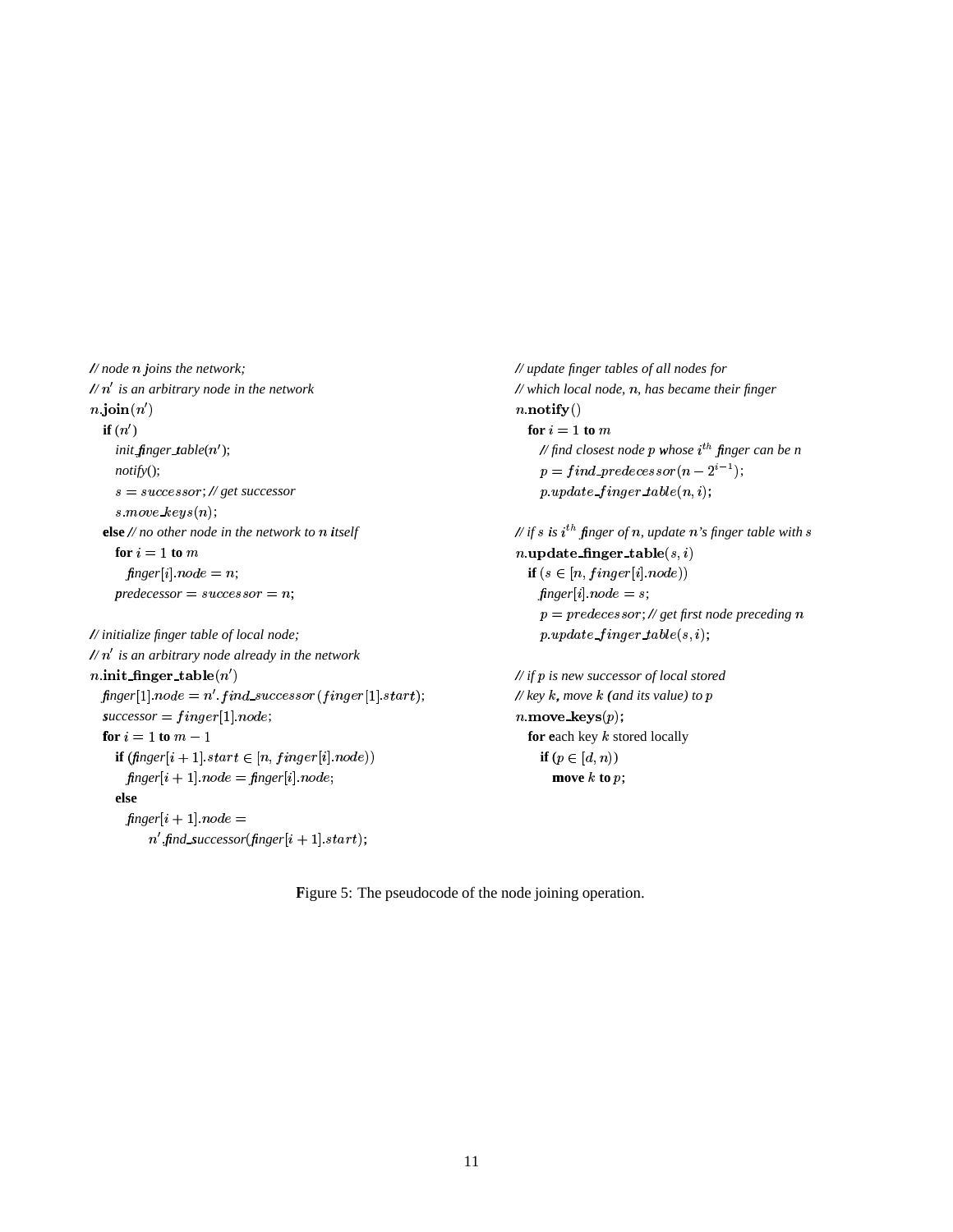**Update fingers and predecessors of existing nodes:** When a new node,  $n$ , joins the network,  $n$  may become the finger and/or successor of other nodes in the network. For example, in Figure 4(a), node 6 becomes the third finger of nodes 0 and 1, and the first and the second finger of node 3. To account for this change, we need to update the fingers and successors of the existing nodes, as well. For simplicity, we again limit our discussion to the finger table only.

Figure 5 shows the pseudocode of the  $update\_finger\_tables$  function that updates finger tables of the existing nodes. Assume that after n joins the network, n will become the  $i^{th}$  finger of a node p. This will happen if and only if (1) p precedes n by at least  $2^{i-1}$ , and (2) the  $i^{th}$  finger of node p succeeds n. The first node, p, that can meet these two conditions is the immediate predecessor of  $n-2^{i-1}$ . Thus, for a given n, the algorithm starts with the i<sup>th</sup> finger of node n, and then continues to walk in the counter-clock-wise direction on the identifier circle until it encounters a node whose  $i<sup>th</sup>$  finger precedes  $n$ .

Although it might appear that the number of nodes that have their finger tables updated is quite large, this is fortunately not the case. We show in Section 6 that the number of nodes that need to be updated when a node joins the network is only  $O(\log N)$  on the average, and with a very high probability is at most  $O(\log^2 N)$ , where N is the total number of nodes in the network.

**Transferring keys:** The last operation that has to be performed when a node  $n$  joins the network is to move all the keys for which node  $n$  has become the successor to  $n$ . The pseudocode for this operation, *move keys*, is shown in Figure 5. The algorithm is based on the observation that node  $n$  can become the successor only for keys stored by the node immediately following  $n$ . For example, in Figure 4(a), node 6 needs to inspect only the keys stored by node 0. As a result, key 6 is moved to node 6, as node 6 is now the new key's successor.

## **5 Handling concurrent operations and failures**

In practice the Chord system needs to deal with nodes joining the system concurrently and with nodes that fail or leave v oluntarily. This section describes modifications to the basic Chord algorithm described in Section 4 to support these situations.

Motivating this section is the observation that a substantially weaker invariant will guarantee the *correctness* of the routing protocol, although time bounds may be sacrificed. As long as every node knows its immediate predecessor and successor, no lookup will stall anywhere except at the node responsible for a key. Any other node will know of at least one node (its successor) that is closer to the key than itself, and will forward the query to that closer node.

### **5.1 Concurrent joins**

The join code in Figure 5 assumes the invariants mentioned in Section 4.4. The invariants may not be true if nodes join the system concurrently. A slightly different version of the code, shown in Figure 6, is required to support concurrent joins. This code focuses on maintaining the correctness of immediate predecessors and successors, since in the worst case more distant relationships can be resolved (though slowly) by nearest-neighbor traversals of the identifier circle.

When node *n* first starts, it calls  $n.join(n')$ , where  $n'$  is any known Chord node. The  $join$  function finds the immediate predecessor and successor of  $n$ , notifies those two nodes that they have a new immediate neighbor, and then calls *boot* strap to fill in  $n$ 's finger table and initialize  $n$ 's predecessor.

If multiple nodes with similar identifiers join at the same time, they may all try to notify the same existing predecessor that they are its immediate successor. *notify* ensures that only the newcomer with the lowest identifier will succeed. The others will gradually learn their true immediate neighbors by periodic calls to *stabilize*. *stabilize* periodically checks whether new nodes have inserted themselves between a node and its immediate neighbors. A similar periodic function (not shown in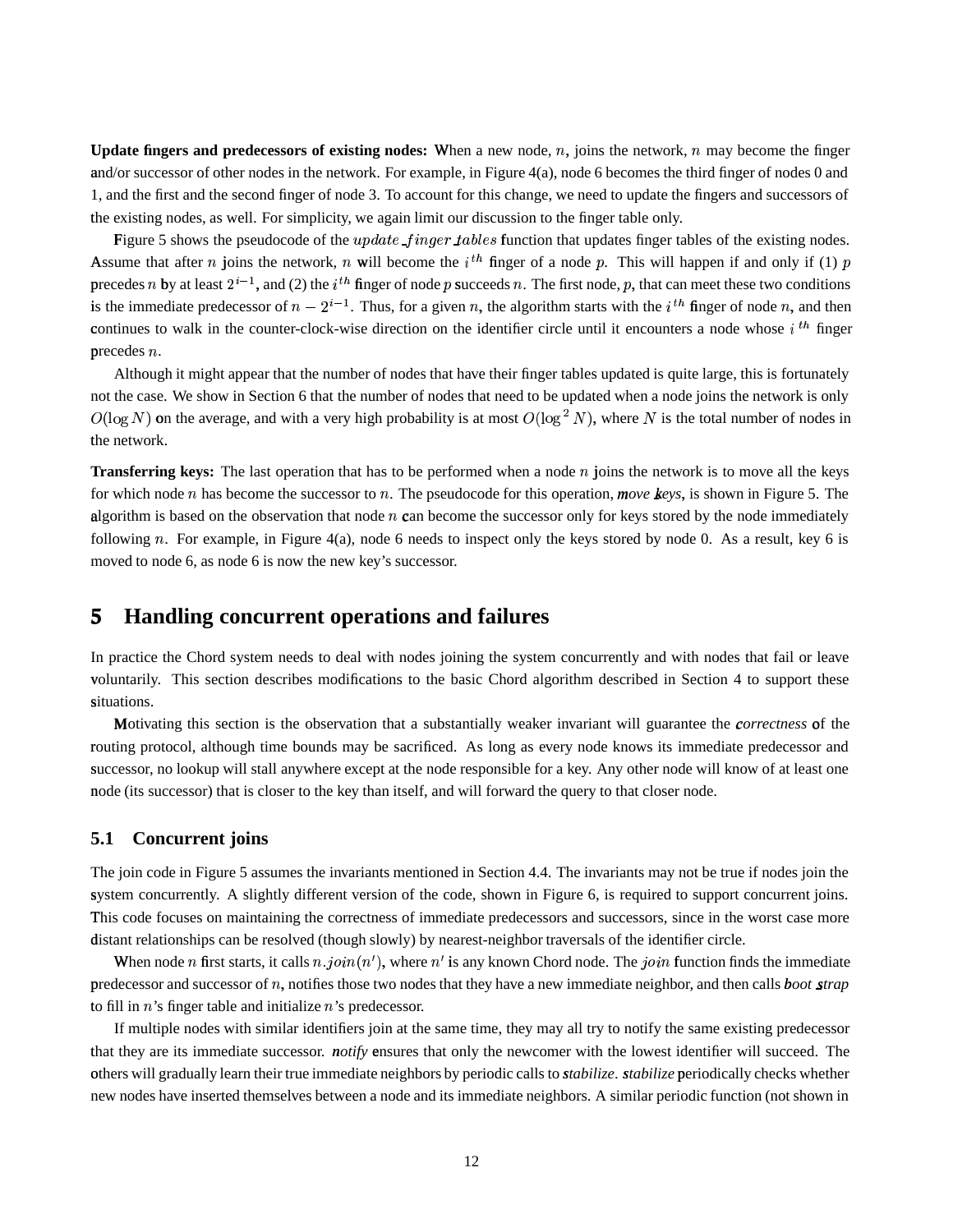```
// n joins the network
                                                       // let node n send queries to fill in its own tables
n join(n')n.boot strap(n')s = n' find_predecessor(n);
                                                         for i = 1 to m
 do
                                                           p = n' find_successor(finger[i].start);
                                                           do
   p = s;
    s = p successor;
                                                             s = p;
  until n \in (p, s]p = p predecessor;
                                                           until (p < finger[i].start)successor = s;predecessor = p;finger[i] start = s;p\text{.}notify(n); // tell p to update its state
  s notify(n); // tell s to update its state
                                                       // verify n's immediate pred/succ
                                                       // called periodically
  boot\_strap(s);n.stabilize()n.notify(n')x = predecessor;if (n' \in (n, successor))x = x. successor;
    finger[1] node = successor = n';if (x \in (predecessor, n)boot_strap(n');
                                                           predecessor = x;if (n' \in (predecessor, n))x = successorpredecessor = n';x = x predecessor;
    boot_strap(n');
                                                         if (x \in (n, successor))finger[1] node = successor = x;
```
Figure 6: Pseudocode for concurrent join. Predecessor functions that parallel their successor equivalents are omitted.

Figure 6) updates the rest of each node's finger table, so that all tables gradually converge on correct values after any joins.

Obtaining the successor by simply calling *find successor* may not work correctly during the time in which all nodes tables are reacting to a new node. In particular, a node may think that  $finger[i].node$  is the first node in an interval, when in fact a new node has joined earlier in that interval. For this reason, we ask the putative successor node whether it does not know a better successor, i.e., whether the predecessor of the putative successor node succeeds *finger[i] node*. This process is repeated until it reaches a successor whose immediate predecessor precedes the key.

Whenever a node notices that it has a new immediate predecessor, it moves appropriate key/value pairs to that predecessor. There are cases in which multiple joins may cause keys to become temporarily inaccessible until sufficient calls to stabilize have been made. This can be solved by serializing the order in which a node accepts new immediate predecessors, which itself is easily achieved by a simple locking protocol between a new node and its immediate successor.

As an optimization, a newly joined node  $n$  can ask an immediate neighbor for a copy of its complete finger table and its predecessor.  $n$  can use the contents of these tables as hints to help it find the correct values for its own tables, since  $n$ 's tables will be similar to its neighbors'. Specifically, n's boot  $strap$  routine can start the query for each table entry at the node referred to by the corresponding entry in its neighbor's table.

#### $5.2$ **Failures and replication**

When a node  $n$  fails, nodes whose tables include  $n$  must find  $n$ 's successor (or predecessor), and then  $n$ 's successor must ensure that it has a copy of the key/value pairs stored in n. In addition, the failure of n must not be allowed to disrupt queries that are in progress as the system is re-stabilizing.

If a node fails, the *stabilize* procedures of its immediate neighbors will see that it is not responding. The recovery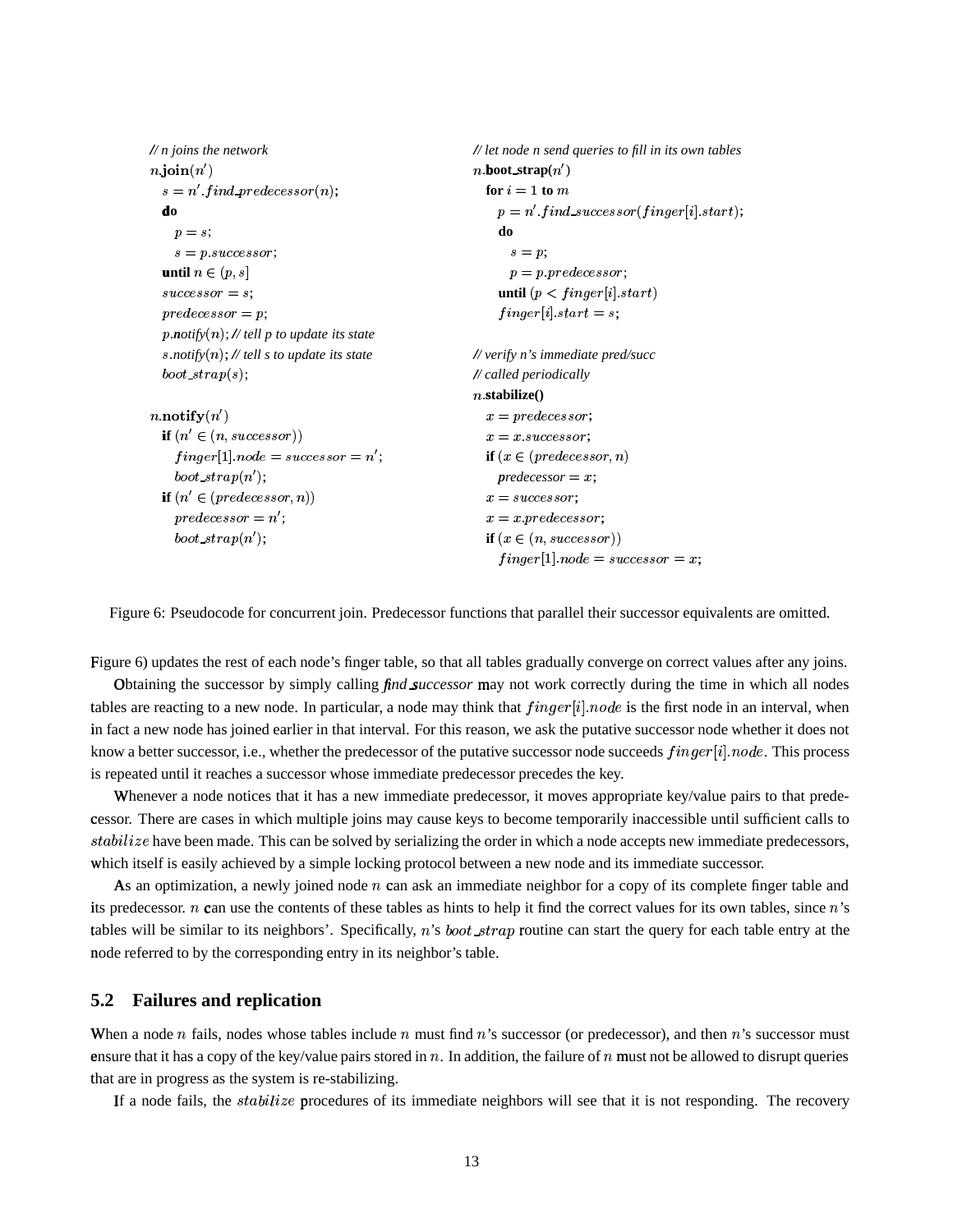procedure for a node  $n$  that notices that its immediate successor has died is as follows.  $n$  looks through its finger table for the first live node n'. n then calls n. find\_successor(n', n) (i.e., sends a query to n'), and uses the result as its new immediate successor. A similar strategy works when other table entries are found to be unresponsive.

Fault-tolerant storage of key/value pairs requires replication. To help achieve this, each Chord node maintains a list of its r nearest successors with a simple extension to the code in Figure 6 (in this case, the *successor* scalar variable is replaced by a table). When a node receives an insert, it propagates a copy of the key/value pair to those  $r$  successors; it also propagates when it notices that its immediate successor changes during stabilization. After a node fails, queries for its keys automatically end up at its successor, which will have copies of those keys.

After a node failure, but before stabilization has completed, other nodes may attempt to send requests to the failed node as part of a *find\_successor* lookup. The problem can be detected by timing out the requests, but ideally the lookups would be able to proceed immediately by another path despite the failure. In most cases this is possible: any node with identifier close <sup>h</sup> to the failed node's identifier will have similar routing table entries, and can be used to route requests at a slight extra cost in route length. All that is needed is a list of alternate nodes, easily found in the finger table entries preceding that of the failed node. If the failed node had a very low finger table index, the  $r$  successors mentioned above are also available as alternates. Theorem 5 in Section 6 discusses this procedure in more detail.  $^2$ 

## **6**<sup>ì</sup> **Theoretical analysis**

As is discussed in the work on consistent hashing [11], with the proper choice of hash function the identifiers for nodes and keys are effectively random: all analyses can be carried out as if the nodes ended up at  $N$  random points on the identifier circle. The same holds true for our analyses, so we will make that assumption.

**Theorem 4** With high probability, the number of nodes that must be contacted to resolve a successor query in an N-node *network is*  $O(\log N)$ .

**Proof:** Suppose that node  $n$  wishes to resolve a query for the successor of  $k$ . Let  $p$  be the node that immediately precedes the query identifier k. Recall that the query for  $k$  eventually reaches  $p$ , which returns its immediate successor as the answer to the successor query. We analyze the number of query steps to reach  $p$ .

Recall that if  $n \neq p$ , then n forwards its query to the closest predecessor of k in its finger table. Suppose that node p is in the  $i^{th}$  finger interval of node n. Then since this interval is not empty, node n will finger some node f in this interval. The distance (number of identifiers) between n and f is at least  $2^{i-1}$ . But f and p are both in n's i<sup>th</sup> finger interval, which means the distance between them is at most  $2^{i-1}$ . This means f is closer to p than to n, or equivalently, that the distance from  $f$  to  $p$  is at most half the distance from  $n$  to  $p$ .

If the distance between the node handling the query and the predecessor  $p$  halves in each step, and is at most  $2<sup>m</sup>$  initially, we see that withing  $m$  steps the distance will be one, meaning we have arrived at  $p$ . In fact, the number of forwardings necessary will be  $O(\log N)$  with high probability. After  $\log N$  forwardings, the distance between the current query node and the key k will be reduced to  $2^m/N$ . The expected number of node identifiers landing in a range of this size is 1, and it is  $O(\log N)$  with high probability. Thus, even if the remaining steps advance by only one node at a time, they will cross the entire remaining interval and reach key k within another  $O(\log N)$  steps.  $\Box$ 

The following lemma is the basis of Theorem 3 in Section 4.4, which claims that a node joining the network only needs to send  $O(\log^2 N)$  messages to update other nodes' tables.

**Lemma 1** With high probability, every node is a finger (of a given order) of  $O(\log^2 N)$  nodes.

<sup>&</sup>lt;sup>2</sup>The current implementation takes a slightly different approach to handling failures.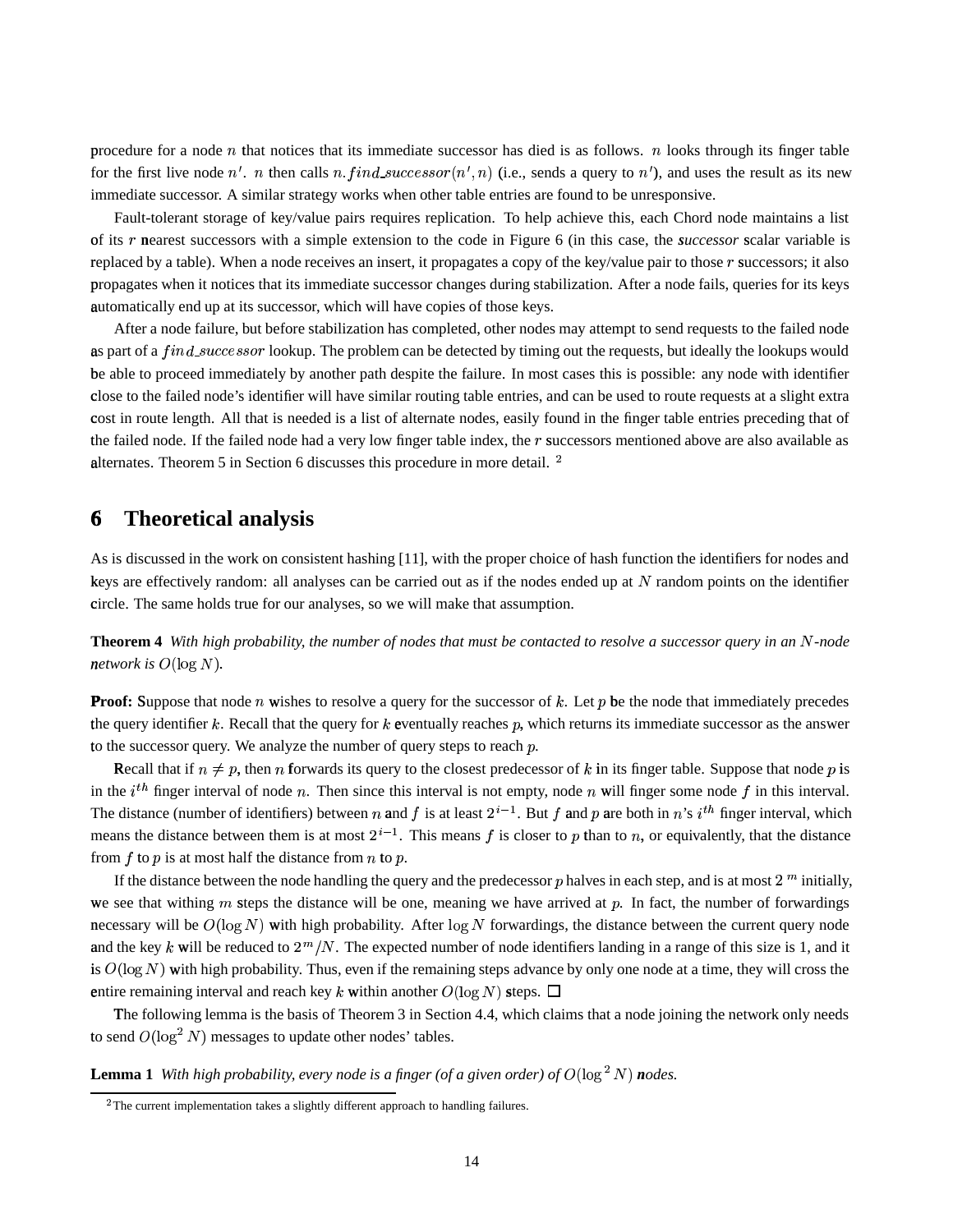**Proof:** We begin with an easy expectation argument. Every node has  $O(\log N)$  distinct fingers (the easy argument is m fingers, but the  $O(log N)$  bound follows as it did in the previous theorem). Thus the total number of node-successor pairs in the network is  $O(N \log N)$ . It follows that on average any given node is a finger of  $O(\log N)$  nodes.

For a high probability argument, we note that a node n is a finger for  $n'$  if  $n' + 2<sup>i</sup>$  is in the range between n and the predecessor p of n. This happens with probability  $(n - p)/2^m$ . It is straightforward that with high probability  $(n - p)$  $O(2^m (\log N)/N)$ . So for a particular *i* the probability that a node fingers *n* is  $O((\log N)/N)$ , which implies that with high probability  $O(\log N)$  nodes finger N at level i. Since there are  $O(\log N)$  levels, the total number of nodes fingering n is  $O(\log^2 N)$  with high probability.  $\Box$ 

We now discuss modifications of the Chord protocol to support fault tolerance. Our focus is not on the loss of data (which can be dealt with by simple replication) but on the loss of routing information. If some of a node's fingers fail, what alternative mechanism does it use to foward successor queries to the appropriate location? To deal with this problem, we modify the Chord protocol to replicate certain routing information. In addition to maintaining its m finger entries, each node also maintains pointers to the first  $z$  of its immediate successors on the identifier circle. As will later become clear,  $z$ should be large enough that  $(1/2)^z$  is very small. Maintaining this information requires only a small constant factor more space on each node. It also involves straightforward modifications to the protocols for joining, leaving, and stabilizing the network which we do not discuss here. We do remark on the change to the routing protocol. If the node to which we want to forward the query (say our  $i^{th}$  finger) is down, forward the query instead to the best earlier finger (the  $(i-1)^{st}$ , or if that is down the  $(i - 2)^{nd}$ , and so on). This sequence should include the z immediate successors.

This replication and routing modification suffices to route around failures. We consider the following model: begin with a network of N nodes with all routing information correct, and suppose that each node fails with probability  $1/2$ . Eventually the stabilization procedure described in Section 5 will correct the routing information, but in the meantime many of the remaining nodes' tables will refer to failed nodes. The following lemma shows that correct routing still takes place.

**Theorem 5** In a stable network, if every node fails with probability  $1/2$ , then with high probability any successor query returns the closest living successor to the query key.

**Proof:** Before the failures, each node was aware of its z immediate successors. The probability that all of these successors fail is  $(1/2)^z$ , so with high probability every node is aware of its immediate living successor. As was argued in the previous section, if the invariant holds that every node is aware of its immediate successor, then all queries are routed properly, since every node except the immediate predecessor of the query has at least one better node to which it will forward the query.  $\Box$ 

In fact, even the efficiency of our routing scheme is preserved in the face of failures.

Theorem 6 In a stable network, if every node fails with probability 1/2, then the expected time to resolve a query in the failed network is  $O(\log N)$ 

**Proof:** We consider the expected time for a query to move from a node that has the key in its  $i^{th}$  finger interval to a node that has the key in its  $(i - 1)^{st}$  finger interval. We show that this expectation is  $O(1)$ . Summing these expectations over all *i*, we find that the time to drop from the  $m^{th}$  finger interval to the  $(m - \log N)^{th}$  finger interval is  $O(\log N)$ . At this point, as was argued before, only  $O(\log N)$  nodes stand between the query node and the true successor, so  $O(\log N)$  additional forwarding steps arrive at the successor node.

To see that the expectation is  $O(\log N)$  consider the current node n that has the key in its i<sup>th</sup> finger interval. If n's i<sup>th</sup> finger s is up, then in one forwarding step we accomplish our goal: the key is in the  $(i - 1)$  st finger interval of node s. If s is down then, as argued in the previous theorem,  $n$  is still able to forward (at least) to *some* node. More precisely,  $n$  was aware of z immediate successors; assume  $z \geq 2 \log N$ . If we consider the  $(\log N)^{th}$  through  $(2 \log N)^{th}$  successors, the probability that they all fail is  $1/N$ . So with high probability, node *n* can forward the query past at least  $\log N$  successors. As was implied by Lemma 1, it is unlikely that all  $\log N$  of these skipped nodes had the same  $i^{th}$  finger. In other words, the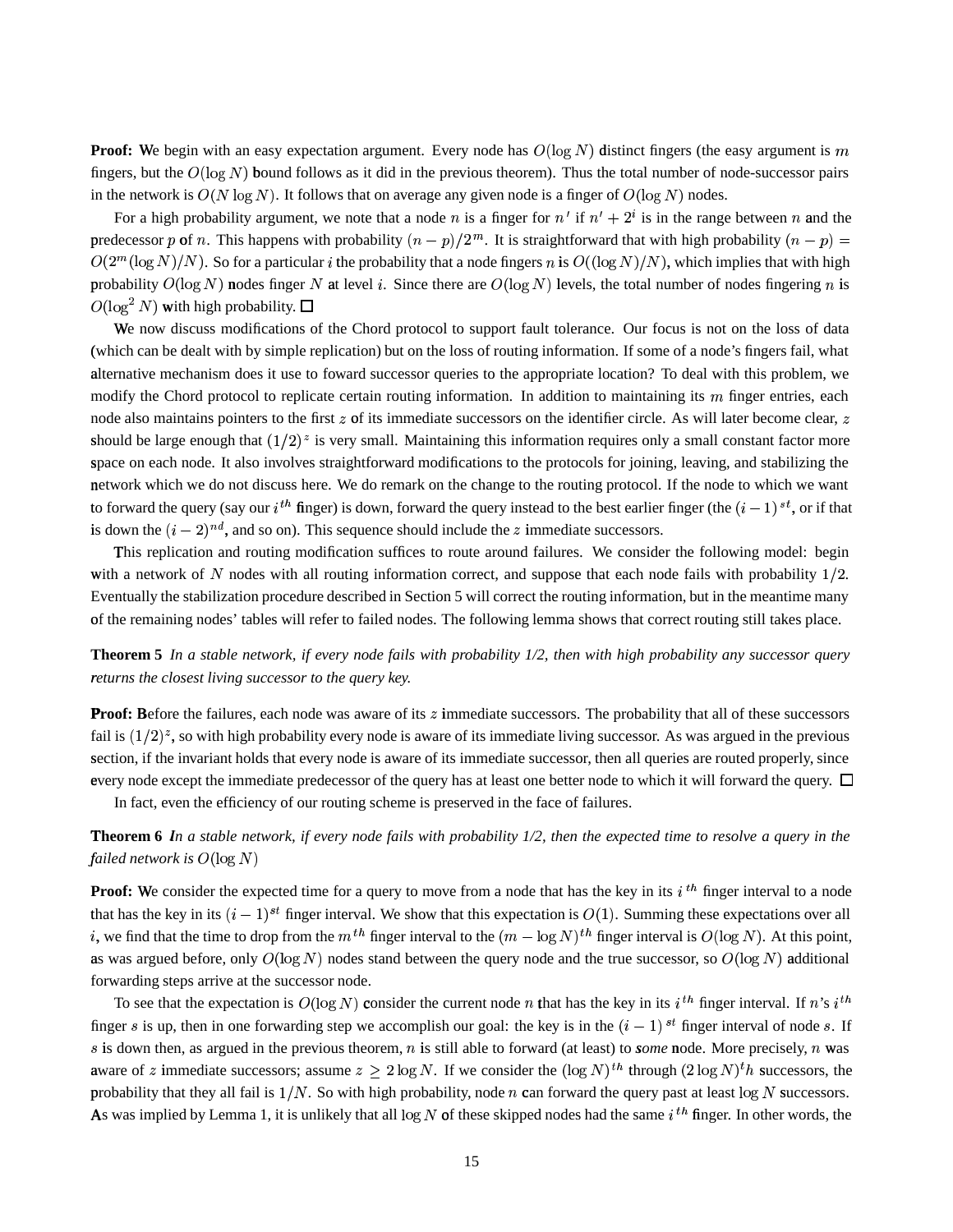node to which n forwards the query has a different  $i^{th}$  finger than n did. Thus, independent of the fact that n's  $i^{th}$  finger failed, there is a probablity  $1/2$  that the next node's  $i<sup>th</sup>$  finger is up.

Thus, the query passes through a series of nodes, where each node has a distinct  $i^{th}$  finger (before the failures) each of which is up independently with probability  $1/2$  after the failures. Thus, the expected number of times we need to forward the query before finding an  $i<sup>th</sup>$  finger that is up is therefore 2. This proves the claim.

In fact, our claims hold even if an adversary maliciously chooses an *arbitrary* set of  $N/2$  nodes to fail. So long as the adversary is unaware of the specific hash function used to map nodes to the identifier circle, his choice results in the failure of  $N/2$  "random" points on the circle, which is precisely what we analyzed above.

## **7**<sup>î</sup> **Simulation Results**

In this section, we evaluate the Chord protocol by simulation. We have implemented a packet level simulator that fully provides the functionality of the algorithm described in Sections 4 and 5.

### **7.1** <sup>ï</sup> **Protocol implementation and simulator**

The Chord protocol can be implemented in a *iterative* or *recursive* style, like the DNS protocol. In the iterative style, a node that is resolving a lookup, initiates all communication: it iteratively queries intermediate nodes for information until it reaches the destination node. In the recursive style, an intermediate node recursively calls the lookup procedure to resolve the query.

The main advantage of the iterative style is two fold: it is simple to implement (the intermediate nodes just respond to requests, but never initiate communication recursively) and it puts the initiator in control (e.g., it can monitor easily whether a node is responding or not). However, as we discuss in Section 8, there are some disadvantages to the iterative style. The iterative scheme will send queries over long distances repeatedly under certain circumstances. Recursive scheme does a better job of taking short hops when possible. The simulator implements the protocols in an iterative style.

Unless other specified, packet delays are exponentially distributed with the mean of 50 ms. Each node periodically invokes the *stabilization* protocol at an average rate of 0.5 invocations per minute. The time interval between two consecutive invocations by a node is uniformly distributed between  $0.5$  and  $1.5$  of the mean value. As shown in [8] in the context of route updates, this choice is likely to eliminate protocol self-synchronization, i.e., all nodes invoking the stabilization protocol at the same time. For key and node identifiers, we use a 24 bit representation. Our implementation assumes that we can transfer any number of keys between two neighbor nodes with only one message. However, we do not expect that this assumption to impact the general behavior of the algorithm as illustrated by the following experiments.

### **7.2** <sup>ï</sup> **Load balancing**

In this section, we consider the ability of Chord to achieve load balancing. Ideally, given a network with N nodes, and K keys, we would like each node to store  $N/K$  keys.

We consider a network consisting of  $10^4$  nodes, and vary the total number of keys from  $10^5$  to  $10^6$  in increments of  $10<sup>5</sup>$ . For each value, we repeat the experiment 20 times. Figure 7(a) plots the mean value, the 1st and the 99th percentile of the number of keys per node. The number of keys per node exhibits large variations that increase linearly with the number of keys. For example, in all cases there are nodes that do not store any keys. For a better intuition, Figure 7(b) plots the probability density function (PDF) of the number of keys per node when there are  $5 \times 10^5$  keys stored in the network. The maximum number of nodes stored by any node in this case is  $457$ , or  $9.1 \times$  the mean value. For comparison, the 99th percentile is  $4.6 \times$  the mean value.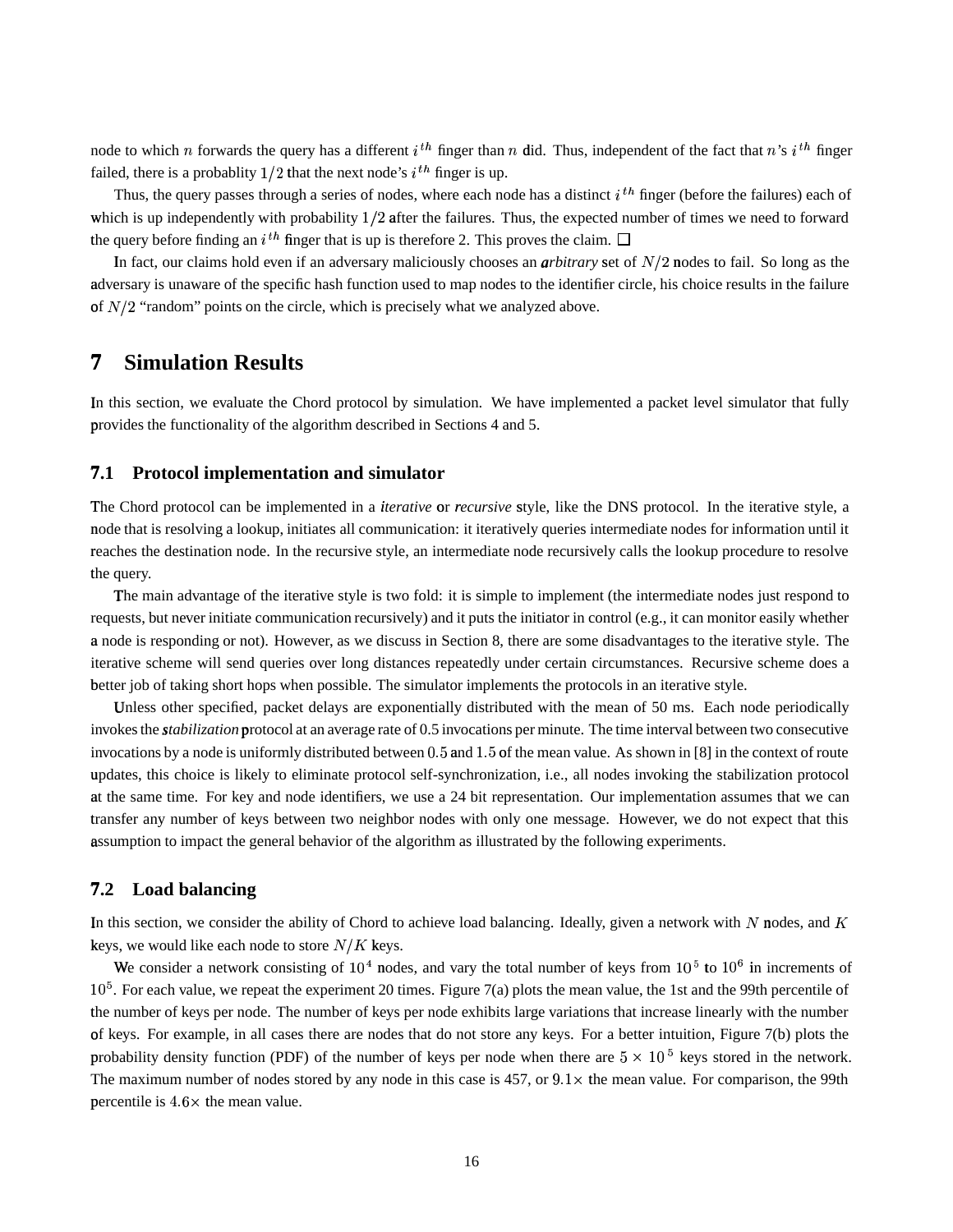

Figure 7: (a) The mean value, the 1st and the 99th percentiles of the number of keys stored by a node in a 10<sup>4</sup> node network. (b) The probability density function (PDF) of the number of keys per node. The total number of keys is  $5 \times 10^{-5}$ .



Figure 8: The 1st and the 99th percentiles of the number of keys per node as a function of virtual nodes mapped to a real node. The network has  $10^4$  real nodes and stores  $10^6$  keys.

One reason for these variations is that node identifiers do not cover uniformly the entire identifier space. If we divide the identifier space in N equal-sized bins, where N is the number of nodes, the probability that a particular bin does not contain any node is significant. In particular, this probability is  $(1 - 1/N)^N$ , which for large values of N approaches  $e^{-1} = 0.368$ .

One possibility to address this problem is to allocate a set of virtual nodes and then map them to real nodes. Intuitively, this will provide a more uniform coverage of the identifier space. For example, if we allocate  $\log N$  identifiers to each node, with a high probability each of the N bins contains  $O(\log N)$  nodes [17].

To verify this hypothesis, we perform an experiment in which we allocate  $r$  virtual nodes to each real node. In this case keys are associated to virtual nodes instead of real nodes. We consider again a network with  $10^4$  real nodes and  $10^6$  keys. Figure 8(b) shows the 1st and 99th percentiles for  $r = 1, 2, 5, 10$ , and 20, respectively. As expected, the 99th percentile decreases, while the 1st percentile increases with the number of virtual nodes, r. In particular, the 99th percentile decreases from  $4.8 \times$  to  $1.6 \times$  the mean value, while the 1st percentile increases from 0 to  $0.5 \times$  the mean value. Thus, adding virtual nodes as an indirection layer can significantly improve load balancing. The tradeoff is that the space usage will increase as each actual node now needs  $r$  times as much space to store the information for its virtual nodes. However, we believe that this increase can be easily accommodated in practice. For example, assuming a network with  $N = 10^6$  nodes, and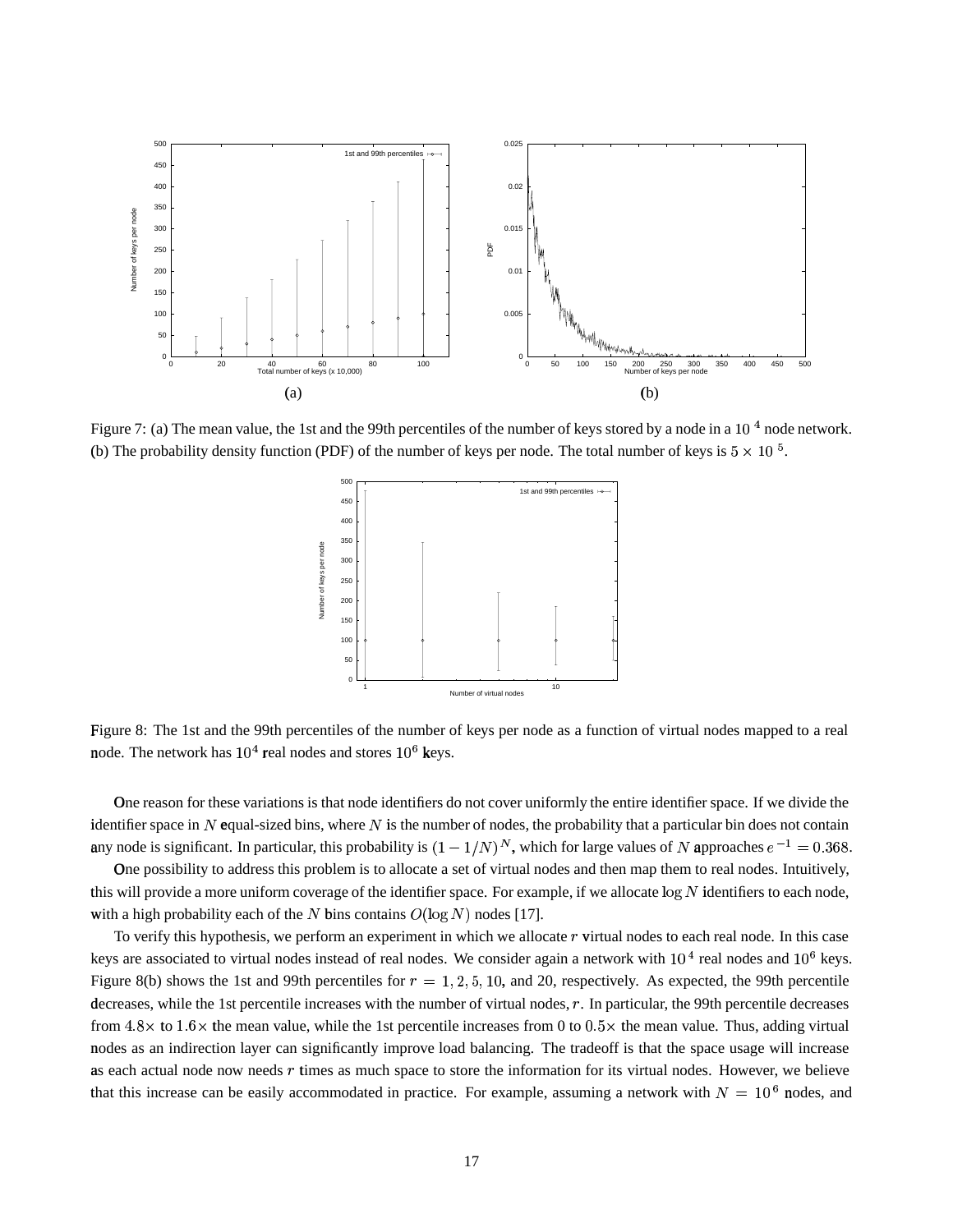

Figure 9: (a) The path length as a function of network size. (b) The PDF of the path length in the case of a  $2^{12}$  node network.

assuming  $r = \log N$ , each node has to maintain a table with  $\log^2 N \simeq 400$  entries.

#### **Path length** 7.3

One of the main performance parameters of any routing protocol is the length of the path (route) between two arbitrary nodes in the network. Here, we define the path length as the number of nodes traversed by a lookup operation. Recall that the path length is  $m + 1$  in the worst case, where m represents the number of bits in the binary representation of the identifiers, and  $O(\log N)$  in the average case, where N is the number of nodes. For simplicity, here we assume that there are no virtual nodes.

We consider a network with  $2^k$  nodes that stores  $100 \times 2^k$  keys. Figure 9(a) plots the mean value, the 1st and the 99th percentiles of the path length, as a function of the network size. As expected, the mean path length increases logarithmically with the number of nodes. The same is also true for the 1st and the 99th percentiles. Figure 9(b) plots the PDF of the path length for a network with  $2^{12}$  nodes. Remarkably, the maximum path length for this case has never exceeded 12 nodes in our simulation. In all the other cases we have obtained similar results. These results suggest that Chord's routing algorithm is fully scalable, and it will achieve good results in practice.

#### 7.4 Simultaneous node failures

In this experiment, we consider the ability of the overlay network constructed by Chord to survive in the case of simultaneous node failures. This scenario can happen in practice when a LAN is temporary disconnected from the Internet, or a major network partition occurs. In particular, this experiment shows that the overlay network remains connected even when a large percentage of nodes fail simultaneously.

We consider again a  $10^4$  node network that stores  $10^6$  keys, and randomly select a percentage of p nodes that fail. Since there is no correlation between the node identifiers and the network topology, selecting a random number of nodes is equivalent to selecting all nodes from the same location or network partition. After the failures occurs, we wait for the network to reach steady state, and then measure the miss rate, i.e., the probability to successfully retrieve a key.

Figure  $10(a)$  plots the mean miss rate and the 95% confidence interval as a function of the percentage of node failures, p. The miss rate increases linearly with p. Since this is exactly the miss rate due to the lost keys caused by node failures, we conclude that there is no significant partition in the overlay network. Indeed, if it were a half-to-half partition for example, we would expect that *half* of the requests to fail simply because in half of the cases the request initiator and the queried key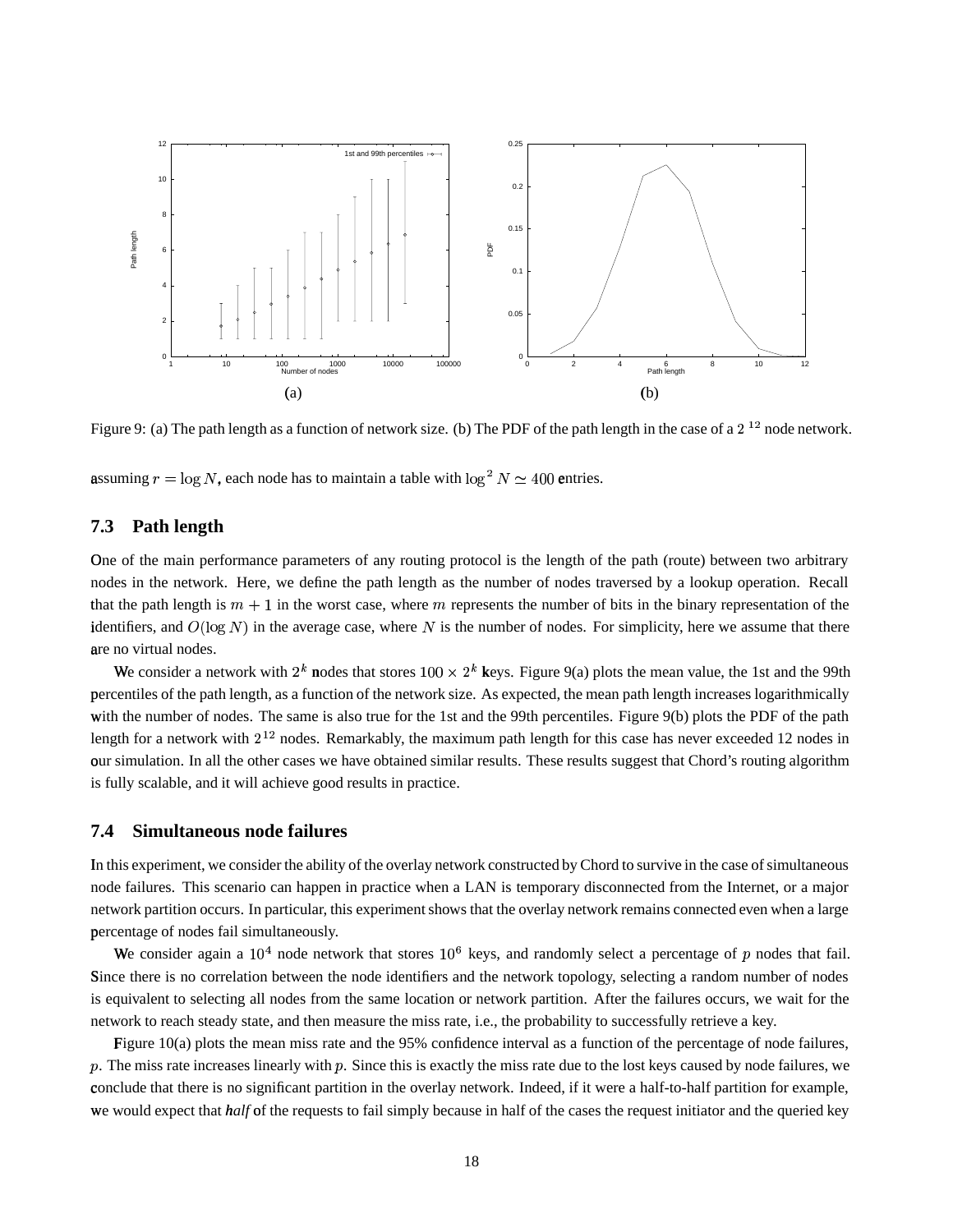

Figure 10: (a) The key miss rate as a function of the percentage of node failures. (b) The key miss rate as a function of the rate at which nodes fails. This miss rate reflects *only* the query failures due to state inconsistency; it does *not* include query failures due to lost keys.

will be in different partitions. The fact that our results do not reflect this behavior, suggests that our algorithm is robust in the presence of simultaneous node failures.

### **7.5 Dynamic scenario**

In a dynamic scenario, there are two reasons for which a query can fail. The first is because the node which stores the key has failed. The second is because nodes' finger tables and predecessors store inconsistent state due to concurrent joins, leaves and node failures. An interesting question is what is the impact of the concurrent operations and node failures on the miss rate. We try to answer this question with the next experiment.

To isolate between the two types of misses, when a node fails, we move its keysto its successor. In this way we factor out the misses due to lost keys. Any query failure in such a system will be then the result of table inconsistencies; nodes learn about the failed nodes only when they invoke the stabilization protocol. Also note that the simulator does not implement query retries. If a node forwards a query to a node and this node is down, the query simple fails. Thus, the results given in this section can be viewed as the worst case scenario for the query failures induced by state inconsistency.

Because the primary source of inconsistencies is node joinning and leaving, and because the main mechanism to resolve these inconsistencies in the described implementation is to invoke the stabilization protocol, Chord's performances will be sensitive to the frequency of node operations versus the frequency of invoking the stabilization protocol.

To illustrate this interdependence, we consider an experiment in which nodes join and fail randomly. During this time other nodes insert and search for random keys. Key insertions and lookups are generated according to a Poisson process at a rate of  $1/5$  insertions per second, and one lookup per second, respectively. Similarly, joins and failures are modeled by a Poisson process with the mean arrival rate of  $R$ . We start with a network of 500 nodes storing 100 keys.

Figure 10(b) plots the average miss rates and the confidence intervals when the rate of node joining and leaving the network,  $R$ , is  $0.01, 0.02, 0.05$ , and  $0.1$ , respectively. Note that  $0.01$  corresponds to one node joining and leaving every 100 seconds on average, while 0.1 corresponds to one node joining and leaving each second. For comparison, recall that each node invokes the stabilization protocol once every 30 sec on the average. The results presented in Figure 10(b) are averaged over approximately two hours of simulated time. The confidence intervals are computed over 10 independent runs. There are two points worth noting. First, as expected, the miss rate due to state inconsistency is much lower than the miss rate due to node failures (compare Figures 10(a) and (b), and consider the fact that during each simulation at least 14% of nodes fail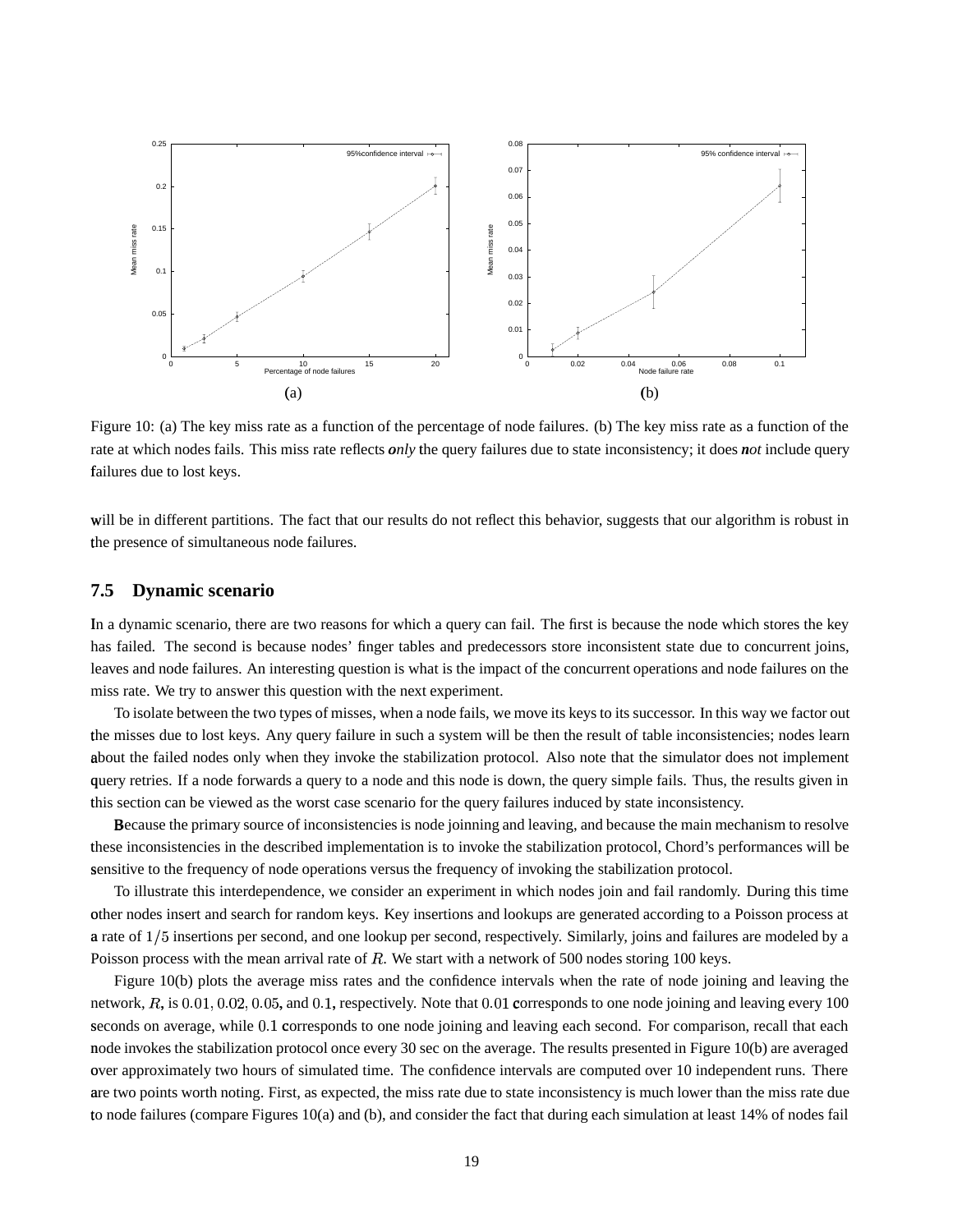on average). Second, the miss rate due to state inconsistency increases fast with failure frequency. This fully justifies the optimization described in Section 8 to reduce the time after which nodes hear about the node failures.

## **8**<sup>ý</sup> **Chord system implementation**

The Chord protocol simulated and analyzed in the previous sections has been implemented in an operational system.

### **8.1 Location table**

Instead of limiting Chord's routing to just the information in the finger table, the Chord system also maintains a *location* <sup>þ</sup> table, which contains nodes that Chord has discovered recently while running the protocol. The location table is a cache that maps node identifiers to their *locations* (IP address and port). Node identifiers that are in the Chord finger table are pinned in the location table. Other nodes are replaced based on their network proximity. When replacing a node, the Chord server replaces a node that is far away in the network over a node that is close by in the network.

The location table is used to optimize lookup performance. Instead of choosing the node from the finger table that is the closest predecessor of the key (which might on the other side of the network), the Chord server chooses the node from the location table that is a close predecessor *and* that is close in the network (as measured by the round-trip time). Because of the location table's cache-replacement policy, which replaces far-away nodes over close-by nodes, a Chord server will learn over time about more and more nodes that are close by in the network and will use those nodes to resolve lookup queries.

When the Chord server learns about a new node, it inserts it in the location table. A Chord server learns about the location of a nodes as part of running the Chord protocol. A node identifier in a protocol message comes always along with its location. In addition to the location, the server records the source from which it learned about the new node. This server alerts the source when the server discovers that the node has failed.

The Chord server also records for each node in the location table the measured average round-trip time. Each time the server performs an RPC to a node, it measures the response time of the RPC and updates the average round-trip time to that node. Since all Chord RPCs are simple operations with small argument and result types (e.g., they don't recursively initiate new RPCs on the remote node), the round-trip time is dominated by network latency. (If the remote server happens to be overloaded because one particular key is popular, then we want to avoid the node anyway; either way the end-to-end measurement is helpful.)

Because the current implementation uses an iterative lookup procedure, a lookup request might still travel large distances over the network. Consider a server in Australia resolving a query that is destined to a server in the USA. The query might travel for a while close to Australia but once it makes the hop to the USA, it might take multiple hops back and forth between the Australia and the USA, because in our current implementation the node in Australia initiates all RPCs. We are considering switching from an iterative lookup to a recursive lookup procedure so that queries always travel in the direction of the their final destination. In that case, the protocol would return all the nodes that were visited to resolve a query to allow the initiator to build up a location table.

The location table is also used to recover quickly from failed nodes; as our simulation results have shown, this is an important optimization. When an RPC fails, the lookup procedure choses another node from the location table that is a close predecessor and routes queries through that node. Since over time, the server is likely to learn about quite a number of nodes, it is likely that it might be able to hop over failed nodes. When an RPC fails because of a node failure, the Chord server also deletes the node from its location table, and, if the node is also in its finger table, the server rebuilds the finger table.

To allow other servers also to learn quickly about failed nodes, the server alerts the node from which it learned about the failed node. A node that receives an alert RPC first checks whether it also observes that the node is down. (There might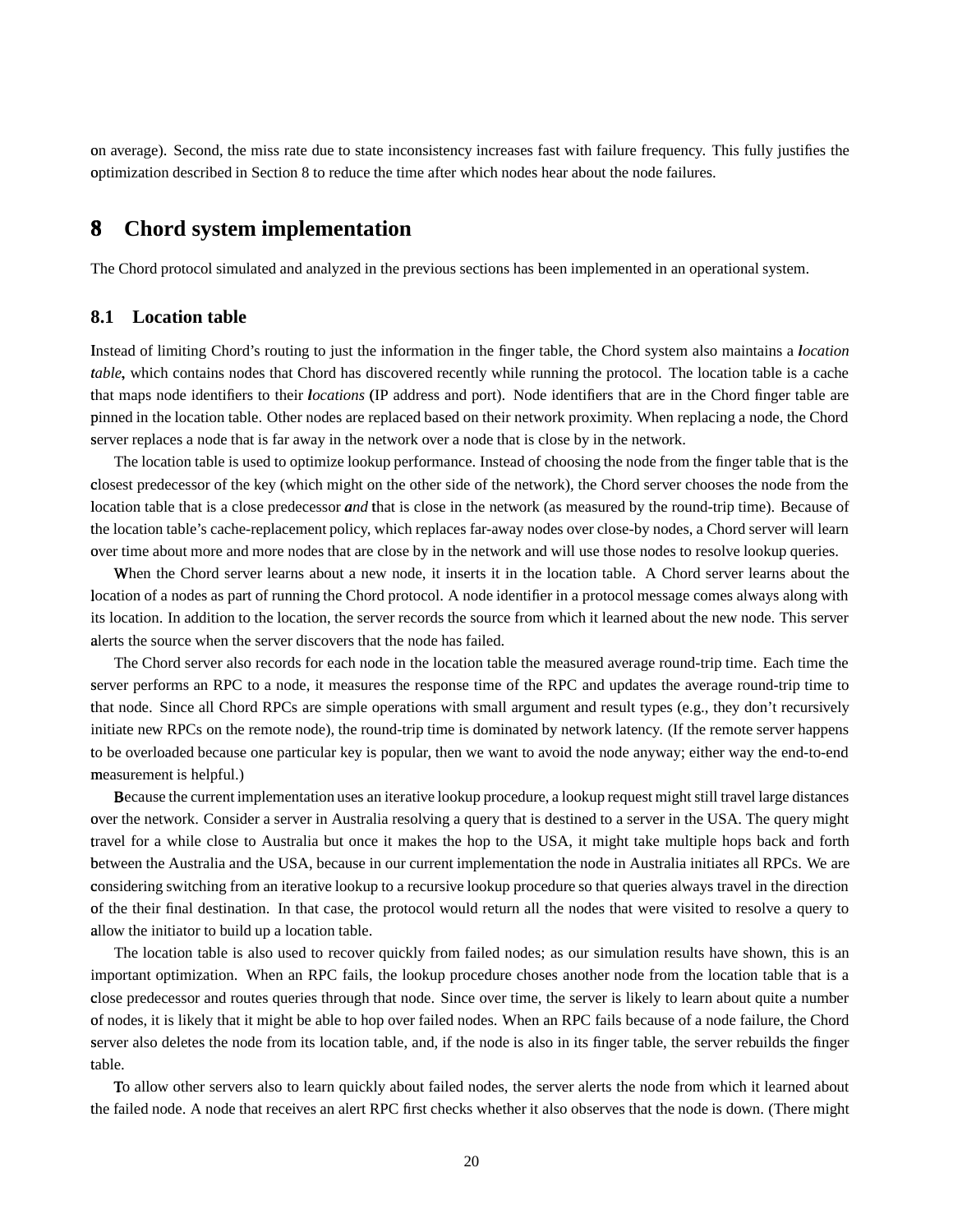

Figure 11: Average number of RPCs for a lookup in network scaling from 10 to 250 nodes.

be a network a problem that makes it impossible for a node A to talk to B, but node C might still be able to reach node B.) If the receiver of the alert message cannot contact the failed node either, it deletes the failed node from its location table, rebuilds its finger table (if necessary), and recursively alerts its sources.

### **8.2 Details**

The Chord system consists of two programs: the client and and the server. The client program is a library that provides two key functions to the file sharing application: (1) it inserts values under a key and (2) it looks up values for a given key. It essentially implements the interface described in Section 3. To implement the inserts and lookups, the client calls its local Chord server.

The Chord server implements two interfaces: one to accept request from a local client and to communicate with other servers. Both interfaces are implemented as remote procedure calls. The exact message formats are described in the XDR protocol description language [20].

The file-sharing application uses the Chord system to store the mappings from file names to IP addresses of servers that store the file. The Chord system maps the file names into key identifiers with a cryptographic hash function (SHA-1). The value is an array of bytes, containing a list of IP addresses.

The Chord server internally represents key identifiers as multiple-precision integers to allow for keys that are larger than 64 bits. We use the GNU Multiple Precision Arithmetic Library to compute with large keys. Node identifiers are also represented as multiple-precision integers. The table that stores key-value pairs is implemented as a simple hash table, i ndexed by key.

The client and the server are user-level programs written in C++. The programs communicate with Sun RPC over a TCP connection. The Chord server sets up a TCP connection once with a remote server and sends many RPC over that connection. To handle many connections and RPCs simultaneously, the programs use SFS's asynchronous RPC library [15].

### **8.3 Experiment results**

This implementation provides Chord with high-performance for its operations. For example, on a PIII 733, the Chord server can process 10,300 lookup RPCs per second.

We haven't deployed our servers in enough locations across the Internet yet to be able to collect meaningful data from a field experiment <sup>3</sup>. Instead, we validate the simulation results with the operational Chord service. Figure 11 shows the

 $B$ By the final version of this paper we hope to have results from a small-scale Internet deployment that confirms our proximity claims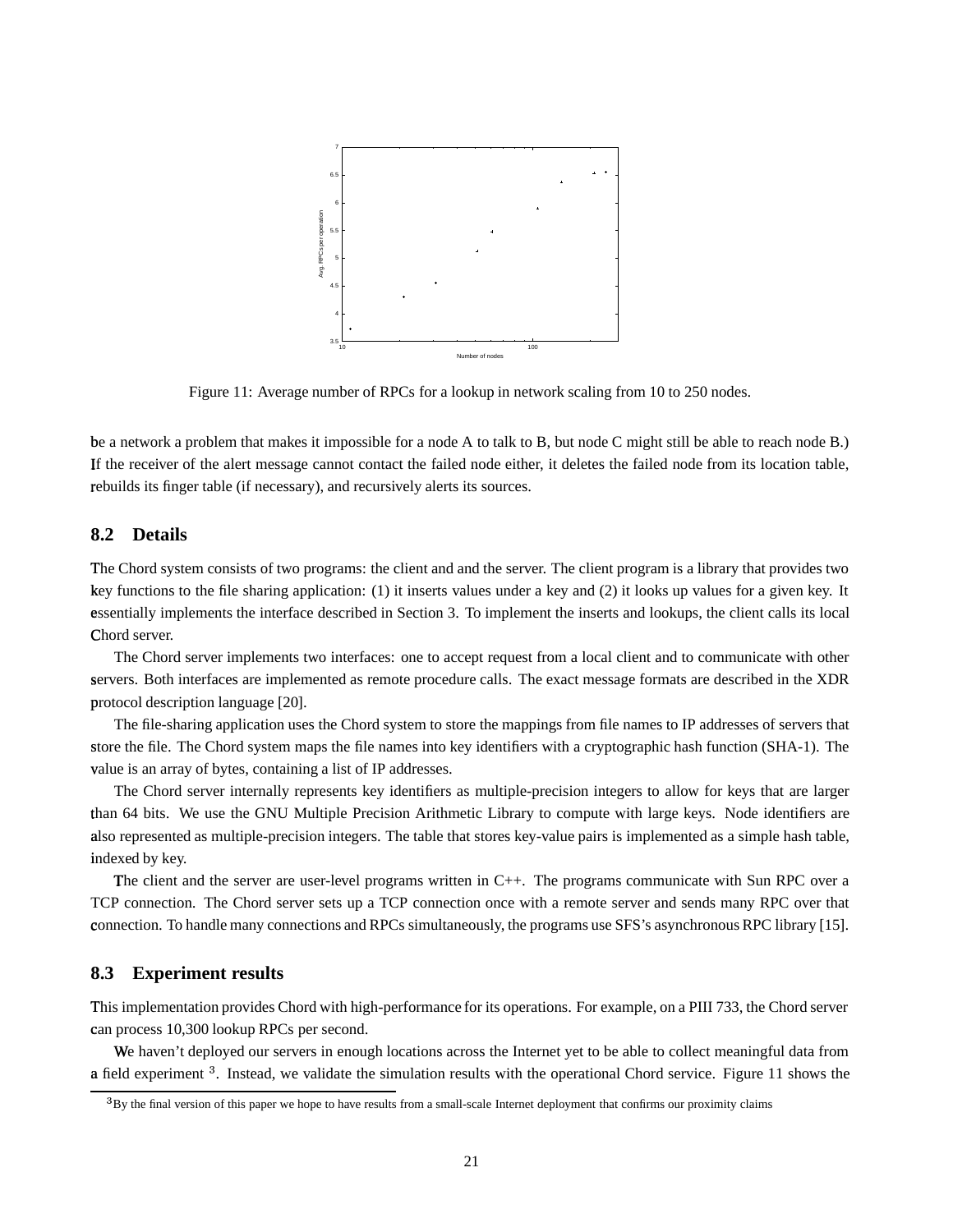number of RPCs per lookup with varying number of Chord nodes. As one can see the path lengths scale in the same manner as in our simulation results.

## **9 Conclusion**

Many distributed applications need to determine the node that stores a data item. The Chord protocolsolves this challenging problem in decentralized manner. It offers a powerful primitive: given a key, it will determine the node responsible for storing the key's value. The Chord protocol provides this primitive in an efficient way: in the steady state, in an Nnode network, each node maintains routing information for only about  $O(\log N)$  other nodes, and resolves all lookups via  $O(\log N)$  messages to other nodes. Updates to the routing information for nodes leaving and joining require only  $O(\log^2 N)$  messages.

We also present extensions to the Chord protocol that make it practical in actual systems. These extensions include support for concurrent joins, nodes leaving voluntarily and involuntarily, a high degree of fault tolerance, and minimizing the network distance that a query travels.

The Chord protocol and its extensions have been implemented in the Chord system. The Chord system uses the Chord primitive to provide a peer-to-peer lookup service that allows applications to insert and update key/value pairs and lookup values for a given key. The implementation is efficient (a single Chord node can process over 10,000 lookups per second) and scales well with the number of nodes (a lookup in a network of 250 nodes travels on average 7 hops).

Based on our experience using the Chord system for a peer-to-peer file sharing application and our results from theoretical analysis, simulation studies with up to 10,000 nodes, and experiments, we believe that the Chord protocol and system is a valuable component for many decentralized, large-scale distributed applications.

## **References**

- [1] ADJIE-WINOTO, W., SCHWARTZ, E. AND BALAKRISHNAN, H. AND LILLEY, J. The design and implementation of an intentional naming <sup>6</sup> system. In *Proc. ACM Symposium on Operating Systems Principles* (Kiawah Island, SC, Dec. 1999), pp. 186–201.
- [2] AUTHORS ELIDED FOR ANONYMITY . Building peer-to-peer systems with chord, a distributed location service. In *Submitted to 8th* HotOS (June 2001). This position paper is available on request.
- [3] BAKKER, A., AMADE, E., BALLINTIJN, G., KUZ, I., VERKAIK, P., VAN DER WIJK, I., VAN STEEN, M., AND TANENBAUM., A. The globe distribution network. In *Proc. 2000 USENIX Annual Conf. (FREENIX Track)* (San Diego, June 2000), pp. 141–152.
- [4] CHEN, Y., EDLER, J., GOLDBERG, A., GOTTLIEB, A., SOBTI, S., AND YIANILOS, P. A prototype implementation of archival intermemory. In *Proceedings of the fourth ACM Conference on Digital libraries (DL '99)* (1999). :
- [5] CLARKE, I. A distributed decentralised information storage and retrieval system. Master's thesis, University of Edinburgh, 1999.
- [6] CLARKE, I., SANDBERG, O., WILEY, B., AND HONG, T. W. Freenet: A distributed anonymous information storage and retrieval system. In Proceedings of the Workshop on Design Issues in Anonymity and Unobservability (Berkeley, California, June 2000). http://freenet.sourceforge.net.
- [7] C.PLAXTON, RAJARAMAN, R., AND RICHA, A. Accessing nearby copies of replicated objects in a distributed environment. In *Proceedings of the ACM SPAA* (Newport, Rhode Island, June 1997), pp. 311–320.
- [8] FLOYD, S., AND JACOBSON, V. The synchronization of periodic routing messages. In *Proceedings of ACM SIGCOMM'93* (San Francisco, CA, Sept. 1993), pp. 33–44.
- [9] Gnutella website. http://gnutella.wego.com.
- [10] Jini (TM). http://java.sun.com/products/jini/, 2000.